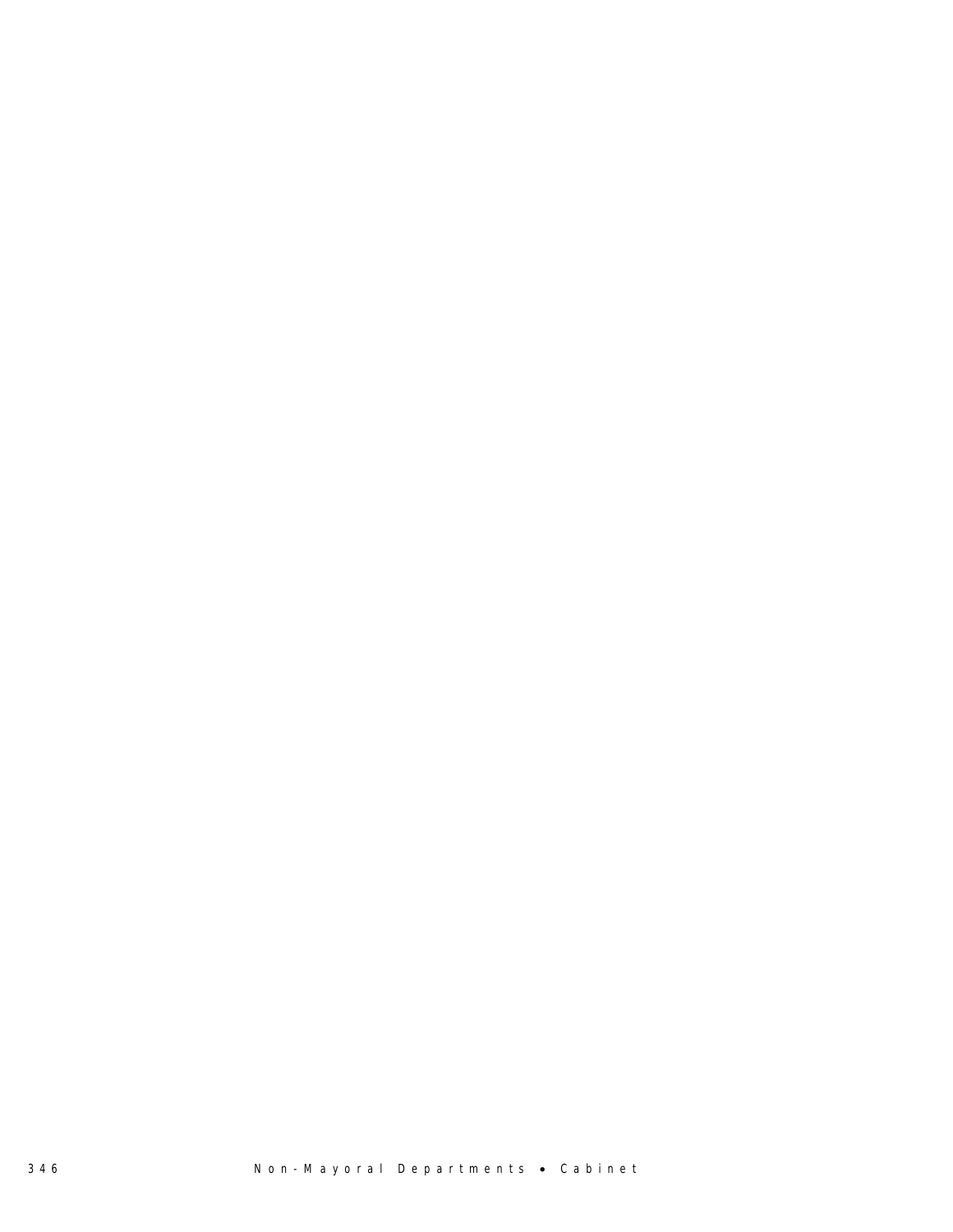# Non-Mayoral Departments

## *Cabinet Mission*

These departments are governed independently by appointed or elected officials, but are financed by the City: City Clerk (elected by the City Council); City Council (elected position); Finance Commission (appointed by Governor).

| <b>Operating Budget</b>            | Program Name                                            | Total Actual '13                  | <b>Total Actual '14</b>           | Total Approp '15                  | <b>Total Budget '16</b>           |
|------------------------------------|---------------------------------------------------------|-----------------------------------|-----------------------------------|-----------------------------------|-----------------------------------|
|                                    | City Clerk<br>City Council<br><b>Finance Commission</b> | 1,006,627<br>4.734.092<br>187.377 | 1.054.989<br>4.948.747<br>192.045 | 1.081.664<br>5.213.681<br>247.688 | 1,127,496<br>5,289,878<br>265,675 |
|                                    | Total                                                   | 5,928,096                         | 6,195,781                         | 6,543,033                         | 6,683,049                         |
| <b>External Funds Expenditures</b> |                                                         | Total Actual '13                  | <b>Total Actual '14</b>           | Total Approp '15                  | <b>Total Budget '16</b>           |
|                                    | City Clerk                                              | 39,601                            | 36,208                            | 43.584                            | 44,892                            |
|                                    | Total                                                   | 39,601                            | 36,208                            | 43.584                            | 44,892                            |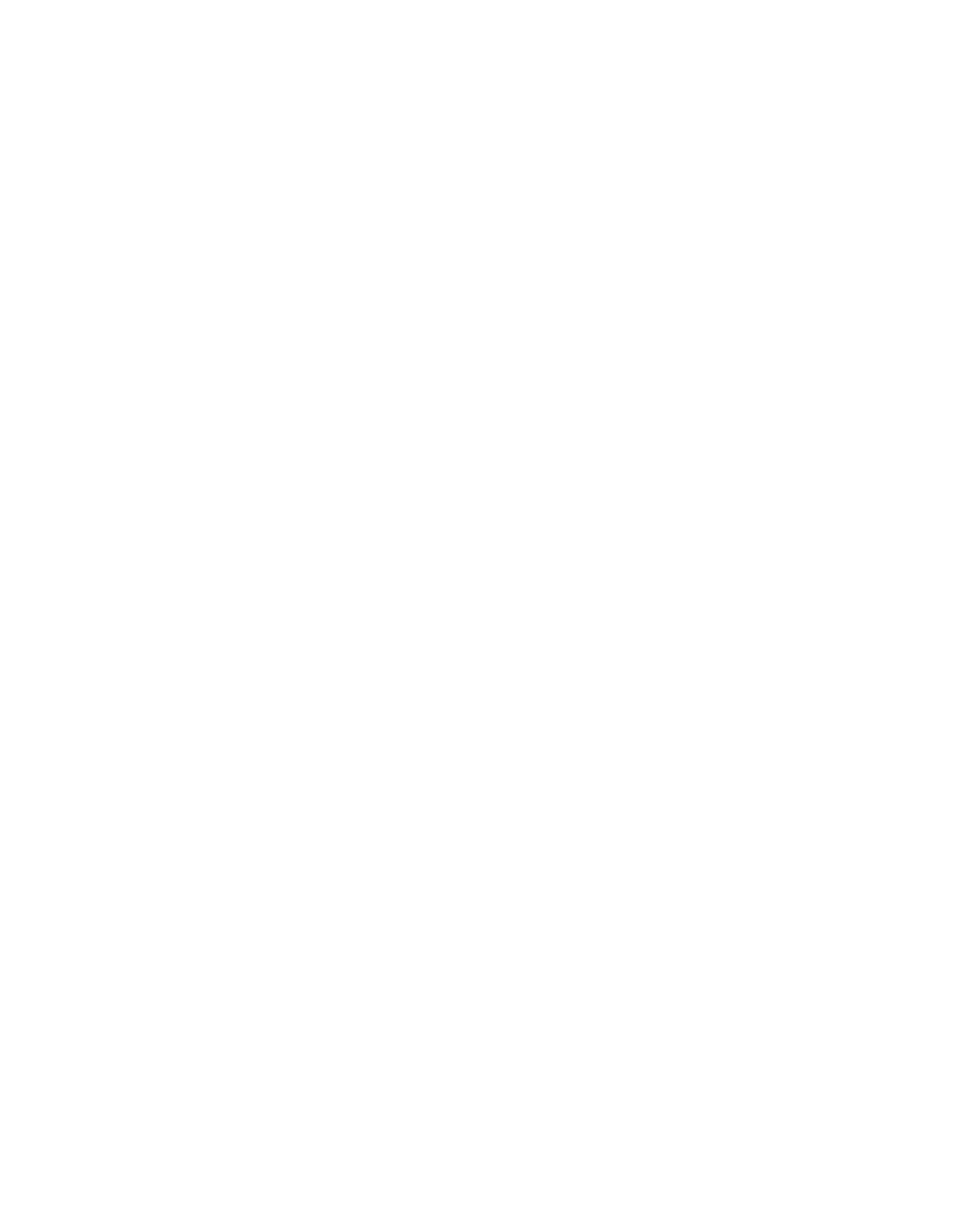# City Clerk Operating Budget

#### *Maureen Feeney, City Clerk, Appropriation 161*

### *Department Mission*

The mission of the City Clerk's office is to accept, file, record, and maintain all municipal records. The City Clerk publishes the agenda for all City Council meetings, records all Council and related Mayoral actions, and edits and compiles the minutes of Council meetings. The Department also maintains the City Council document system database and publishes all ordinances and amended codes on a yearly basis. The City Clerk is also responsible for overseeing the work of the Archives Commission.

### *Selected Performance Strategies*

### *Legislative Support*

- To distribute copies of the Municipal Code and Annual Supplements.
- To receive, prepare, record and distribute financial and legislative documents.
- To update the Ordinance section of the Municipal Code and distribute supplements.
- *Document Filing*
- To receive and record statutory filings as required by law.

### *Archives*

• To provide archived record center services to City departments and the public; provide records disposition services to departments.

| <b>Operating Budget</b>      | Program Name                                                     | Total Actual '13              | <b>Total Actual '14</b>       | Total Approp '15              | <b>Total Budget '16</b>       |
|------------------------------|------------------------------------------------------------------|-------------------------------|-------------------------------|-------------------------------|-------------------------------|
|                              | Legislative Support<br>Document Filing<br>Archives               | 363.765<br>369.649<br>273,213 | 353,970<br>411,556<br>289,463 | 364.868<br>393.896<br>322,900 | 367.234<br>409,445<br>350,817 |
|                              | Total                                                            | 1,006,627                     | 1,054,989                     | 1,081,664                     | 1,127,496                     |
| <b>External Funds Budget</b> | <b>Fund Name</b>                                                 | Total Actual '13              | <b>Total Actual '14</b>       | Total Approp '15              | <b>Total Budget '16</b>       |
|                              | National Historical Publications & Records<br>Commission (NHPRC) | 39.601                        | 36,208                        | 43.584                        | 44,892                        |
|                              | Total                                                            | 39,601                        | 36,208                        | 43,584                        | 44,892                        |
| <b>Operating Budget</b>      |                                                                  | Actual '13                    | Actual '14                    | Approp '15                    | <b>Budget '16</b>             |
|                              | <b>Personnel Services</b><br>Non Personnel                       | 953.000<br>53,627             | 1.001.676<br>53,313           | 1.026.864<br>54,800           | 1,051,135<br>76,361           |
|                              | Total                                                            | 1,006,627                     | 1,054,989                     | 1,081,664                     | 1,127,496                     |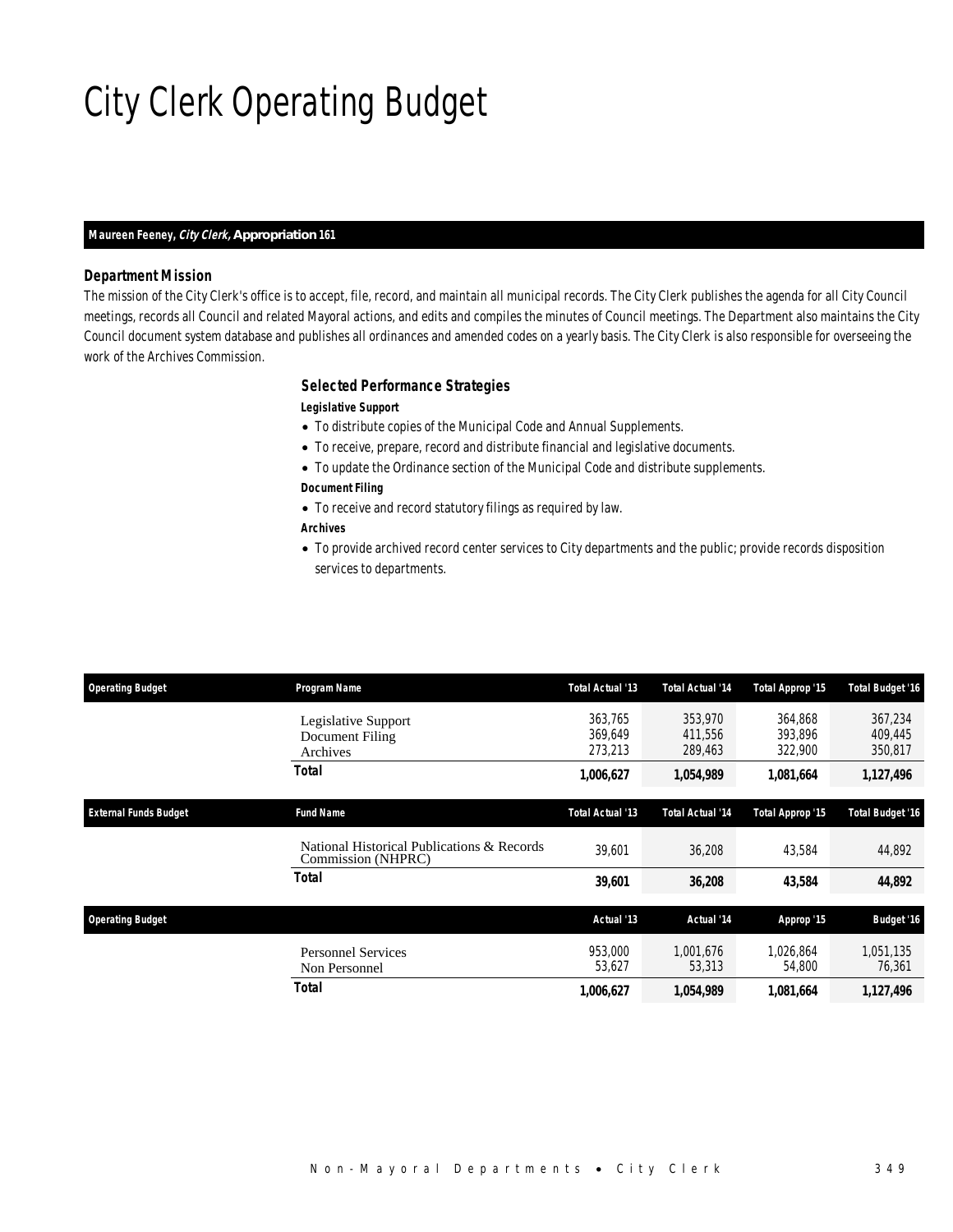## City Clerk Operating Budget



### *Authorizing Statutes*

- Election of the City Clerk, CBC St. 2 §§ 11, 13, 550, 551; CBC St. 6 § 101; CBC Ord. §§ 2-10.1-2- 10.4; M.G.L.A. c. 41, §§ 12-19.
- Duties of the City Clerk, M.G.L.A. c. 41, §§ 12-19; 1988 Mass. Acts ch. 68; M.G.L.A. c.55, § 26; CBC Ord. §§ 2-10.1-2-10.4; CBC Ord. § 2-12.5; CBC Ord. § 5-5.6; CBC Ord. § 5-5.10; CBC Ord. §§ 12- 9A.1-12-9A.9; CBC Ord. §18-1.
- City Archives and Records Commission, 1988 Mass. Acts ch. 68.

#### *Description of Services*

Services to the public include the sale of various licenses and permits, notarizing and attesting to documents, and filing, recording, and copying papers in the custody of the Clerk. Services to City government consist of providing informational resources and technical assistance, administration of oaths of office, attestation of various legal papers, custody of records, and administration of the state's open meeting law. The Archives Commission oversees the protection of City records, files, and other items of historic interest.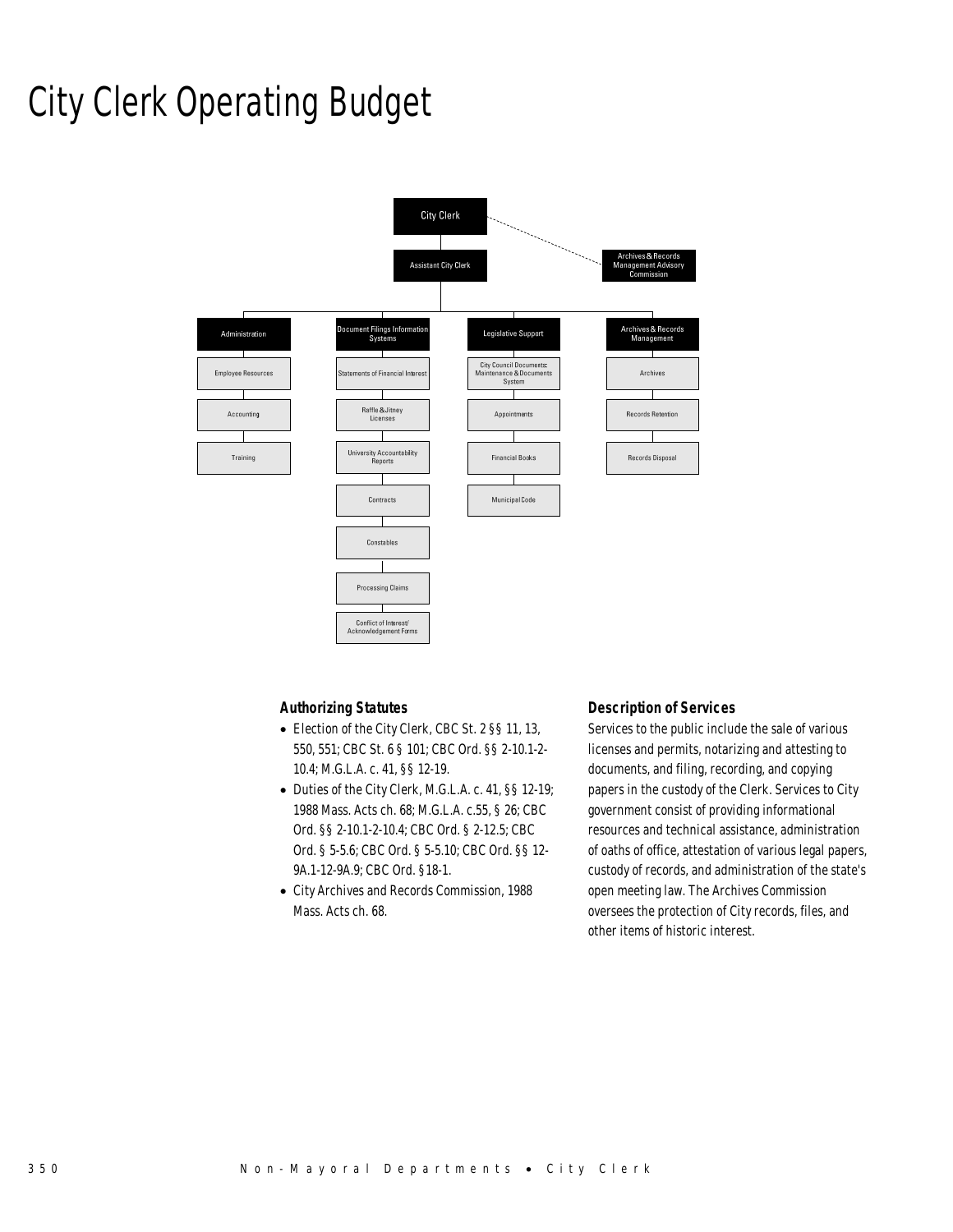## Department History

| <b>Personnel Services</b>       |                                                                                                                                                                                                                                                                                                      | FY13 Expenditure                                                                                         | FY14 Expenditure                                                                                                                   | FY15 Appropriation                                                                                                          | FY16 Adopted                                                                                                           | Inc/Dec 15 vs 16                                                                                     |
|---------------------------------|------------------------------------------------------------------------------------------------------------------------------------------------------------------------------------------------------------------------------------------------------------------------------------------------------|----------------------------------------------------------------------------------------------------------|------------------------------------------------------------------------------------------------------------------------------------|-----------------------------------------------------------------------------------------------------------------------------|------------------------------------------------------------------------------------------------------------------------|------------------------------------------------------------------------------------------------------|
|                                 | 51000 Permanent Employees<br>51100 Emergency Employees<br>51200 Overtime<br>51600 Unemployment Compensation<br>51700 Workers' Compensation<br><b>Total Personnel Services</b>                                                                                                                        | 953,000<br>$\mathbf{0}$<br>0<br>0<br>$\overline{0}$<br>953,000                                           | 947,011<br>$\mathbf 0$<br>38,822<br>15,843<br>$\mathbf 0$<br>1,001,676                                                             | 1,026,864<br>$\mathbf{0}$<br>$\overline{0}$<br>$\mathbf{0}$<br>$\mathbf{0}$<br>1,026,864                                    | 1,051,135<br>0<br>$\mathbf 0$<br>$\mathbf{0}$<br>$\theta$<br>1,051,135                                                 | 24,271<br>0<br>$\theta$<br>$\overline{0}$<br>$\Omega$<br>24,271                                      |
| <b>Contractual Services</b>     |                                                                                                                                                                                                                                                                                                      | FY13 Expenditure                                                                                         | FY14 Expenditure                                                                                                                   | FY15 Appropriation                                                                                                          | FY16 Adopted                                                                                                           | Inc/Dec 15 vs 16                                                                                     |
|                                 | 52100 Communications<br>52200 Utilities<br>52400 Snow Removal<br>52500 Garbage/Waste Removal<br>52600 Repairs Buildings & Structures<br>52700 Repairs & Service of Equipment<br>52800 Transportation of Persons<br>52900 Contracted Services<br><b>Total Contractual Services</b>                    | 10,269<br>0<br>$\overline{0}$<br>$\mathbf 0$<br>$\overline{0}$<br>4,060<br>1,125<br>13,318<br>28,772     | 4,395<br>$\mathbf 0$<br>$\mathbf 0$<br>$\mathbf{0}$<br>$\mathbf{0}$<br>2,371<br>1,254<br>16,828<br>24,848                          | 7,000<br>$\mathbf{0}$<br>$\mathbf{0}$<br>$\mathbf{0}$<br>$\mathbf{0}$<br>4,700<br>2,100<br>16,400<br>30,200                 | 7,000<br>0<br>$\overline{0}$<br>$\overline{0}$<br>$\mathbf{0}$<br>4,700<br>2,100<br>37,961<br>51,761                   | 0<br>$\mathbf 0$<br>$\overline{0}$<br>0<br>0<br>$\overline{0}$<br>$\overline{0}$<br>21,561<br>21,561 |
| <b>Supplies &amp; Materials</b> |                                                                                                                                                                                                                                                                                                      | FY13 Expenditure                                                                                         | FY14 Expenditure                                                                                                                   | FY15 Appropriation                                                                                                          | FY16 Adopted                                                                                                           | Inc/Dec 15 vs 16                                                                                     |
|                                 | 53000 Auto Energy Supplies<br>53200 Food Supplies<br>53400 Custodial Supplies<br>53500 Med, Dental, & Hosp Supply<br>53600 Office Supplies and Materials<br>53700 Clothing Allowance<br>53800 Educational Supplies & Mat<br>53900 Misc Supplies & Materials<br><b>Total Supplies &amp; Materials</b> | $\boldsymbol{0}$<br>107<br>$\mathbf 0$<br>$\overline{0}$<br>12,026<br>0<br>0<br>$\overline{0}$<br>12,133 | $\boldsymbol{0}$<br>$\mathbf{0}$<br>$\mathbf 0$<br>$\overline{0}$<br>18,391<br>$\mathbf 0$<br>$\mathbf 0$<br>$\mathbf 0$<br>18,391 | $\mathbf 0$<br>$\overline{0}$<br>$\overline{0}$<br>$\overline{0}$<br>15,000<br>$\mathbf 0$<br>$\overline{0}$<br>0<br>15,000 | 0<br>$\mathbf{0}$<br>$\mathbf{0}$<br>$\mathbf{0}$<br>15,000<br>$\mathbf 0$<br>$\mathbf{0}$<br>$\overline{0}$<br>15,000 | 0<br>$\mathbf 0$<br>0<br>0<br>0<br>$\overline{0}$<br>$\mathbf 0$<br>0<br>0                           |
| <b>Current Chgs &amp; Oblig</b> |                                                                                                                                                                                                                                                                                                      | FY13 Expenditure                                                                                         | FY14 Expenditure                                                                                                                   | FY15 Appropriation                                                                                                          | FY16 Adopted                                                                                                           | Inc/Dec 15 vs 16                                                                                     |
|                                 | 54300 Workers' Comp Medical<br>54400 Legal Liabilities<br>54500 Aid To Veterans<br>54600 Current Charges H&I<br>54700 Indemnification<br>54900 Other Current Charges<br>Total Current Chgs & Oblig                                                                                                   | $\boldsymbol{0}$<br>$\boldsymbol{0}$<br>0<br>$\mathbf 0$<br>$\overline{0}$<br>5,821<br>5,821             | $\boldsymbol{0}$<br>$\mathbf 0$<br>$\mathbf 0$<br>$\mathbf 0$<br>$\overline{0}$<br>5,140<br>5,140                                  | $\boldsymbol{0}$<br>$\mathbf 0$<br>$\overline{0}$<br>$\overline{0}$<br>$\overline{0}$<br>9,600<br>9,600                     | $\boldsymbol{0}$<br>$\mathbf 0$<br>$\mathbf{0}$<br>$\overline{0}$<br>$\theta$<br>9,600<br>9,600                        | 0<br>$\mathbf 0$<br>0<br>0<br>0<br>$\overline{0}$<br>0                                               |
| Equipment                       |                                                                                                                                                                                                                                                                                                      | FY13 Expenditure                                                                                         | FY14 Expenditure                                                                                                                   | FY15 Appropriation                                                                                                          | FY16 Adopted                                                                                                           | Inc/Dec 15 vs 16                                                                                     |
|                                 | 55000 Automotive Equipment<br>55400 Lease/Purchase<br>55600 Office Furniture & Equipment<br>55900 Misc Equipment<br><b>Total Equipment</b>                                                                                                                                                           | $\boldsymbol{0}$<br>$\Omega$<br>1,768<br>5,133<br>6,901                                                  | 0<br>$\mathbf 0$<br>457<br>4,477<br>4,934                                                                                          | $\boldsymbol{0}$<br>$\mathbf{0}$<br>$\theta$<br>$\mathbf 0$<br>0                                                            | $\boldsymbol{0}$<br>$\mathbf 0$<br>$\boldsymbol{0}$<br>$\boldsymbol{0}$<br>0                                           | 0<br>$\overline{0}$<br>$\mathbf 0$<br>0<br>0                                                         |
| <b>Other</b>                    |                                                                                                                                                                                                                                                                                                      | FY13 Expenditure                                                                                         | FY14 Expenditure                                                                                                                   | FY15 Appropriation                                                                                                          | FY16 Adopted                                                                                                           | Inc/Dec 15 vs 16                                                                                     |
|                                 | 56200 Special Appropriation<br>57200 Structures & Improvements<br>58000 Land & Non-Structure<br><b>Total Other</b>                                                                                                                                                                                   | 0<br>0<br>$\mathbf 0$<br>0                                                                               | 0<br>0<br>$\mathbf 0$<br>0                                                                                                         | $\pmb{0}$<br>$\theta$<br>$\mathbf 0$<br>0                                                                                   | 0<br>0<br>$\mathbf 0$<br>0                                                                                             | 0<br>0<br>0<br>0                                                                                     |
|                                 | <b>Grand Total</b>                                                                                                                                                                                                                                                                                   | 1,006,627                                                                                                | 1,054,989                                                                                                                          | 1,081,664                                                                                                                   | 1,127,496                                                                                                              | 45,832                                                                                               |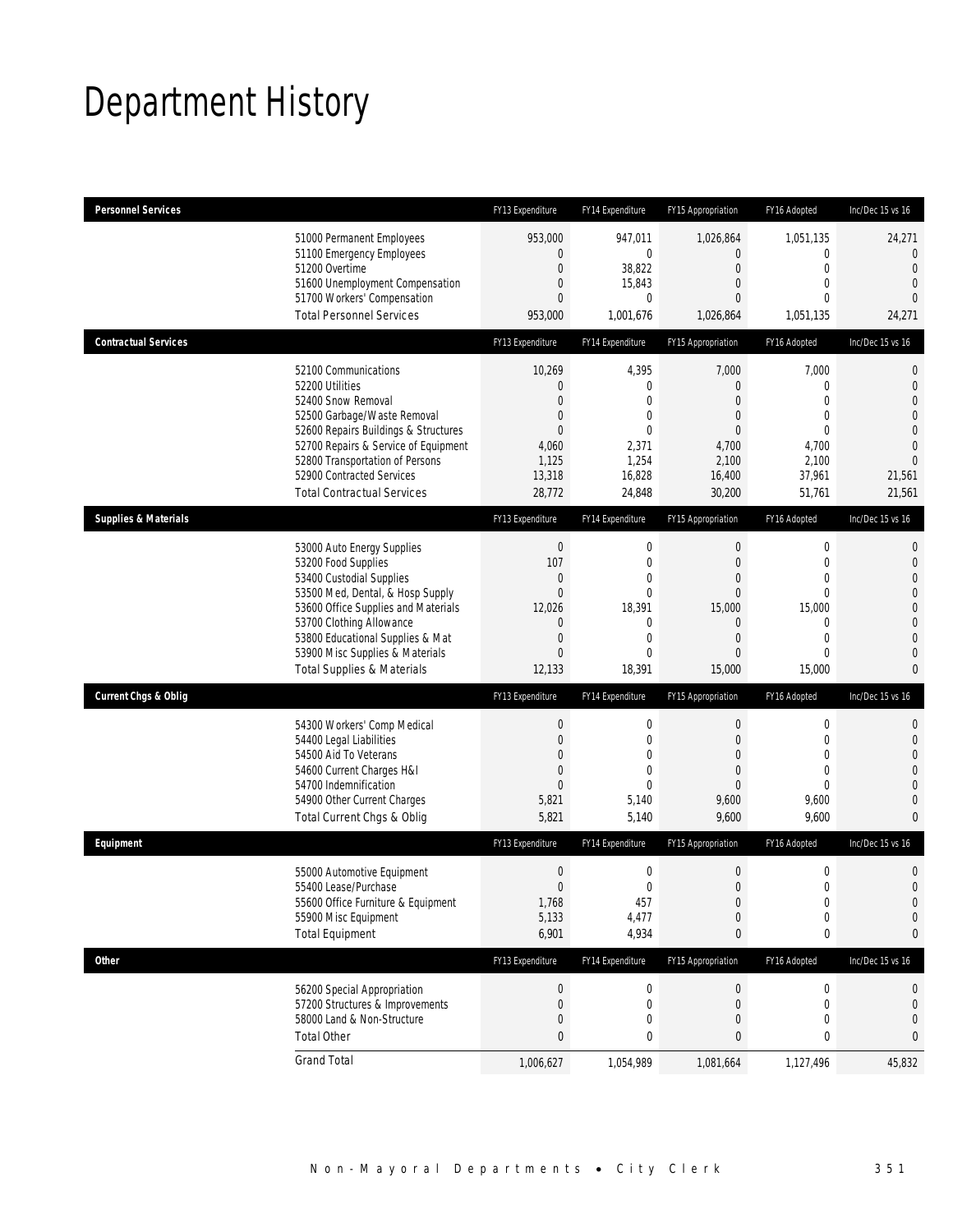# Department Personnel

| Title                  | Union<br>Code   | Grade | Position | FY16 Salary | Title                        | Union<br>Code   | Grade     | Position | FY16 Salary  |
|------------------------|-----------------|-------|----------|-------------|------------------------------|-----------------|-----------|----------|--------------|
|                        |                 |       |          |             |                              |                 |           |          |              |
| Admin Assistant        | SE <sub>1</sub> | 04    | 1.00     | 48,872      | City Clerk                   | CDH             | <b>NG</b> | 1.00     | 98,119       |
| Admin Assistant        | SE <sub>1</sub> | 05    | 2.00     | 130,369     | Head Clerk & Secretary       | SU <sub>4</sub> | 13        | 2.00     | 85,014       |
| Admin Assistant        | SU <sub>4</sub> | 15    | 1.00     | 63,248      | Prin Admin Assistant         | SE <sub>1</sub> | 07        | 1.00     | 88,147       |
| <b>Admin Secretary</b> | SU <sub>4</sub> | 14    | 1.00     | 56,246      | Prin Admin Assistant         | SE <sub>1</sub> | 08        | 1.00     | 96,340       |
| Archivist              | SE <sub>1</sub> | 09    | 1.00     | 103,474     | Sr Admin Asst                | SE <sub>1</sub> | 05        | 1.00     | 73,613       |
| Asst City Clerk        | EXM             | 09    | 1.00     | 103,474     | Sr Admin Asst                | SE <sub>1</sub> | 06        | 1.00     | 80,219       |
|                        |                 |       |          |             | <b>Total</b>                 |                 |           | 14       | 1,027,135    |
|                        |                 |       |          |             | <b>Adjustments</b>           |                 |           |          |              |
|                        |                 |       |          |             | <b>Differential Payments</b> |                 |           |          | $\mathbf{0}$ |
|                        |                 |       |          |             | Other                        |                 |           |          | 24,000       |
|                        |                 |       |          |             | Chargebacks                  |                 |           |          | 0            |
|                        |                 |       |          |             | Salary Savings               |                 |           |          | $\mathbf 0$  |
|                        |                 |       |          |             | <b>FY16 Total Request</b>    |                 |           |          | 1,051,135    |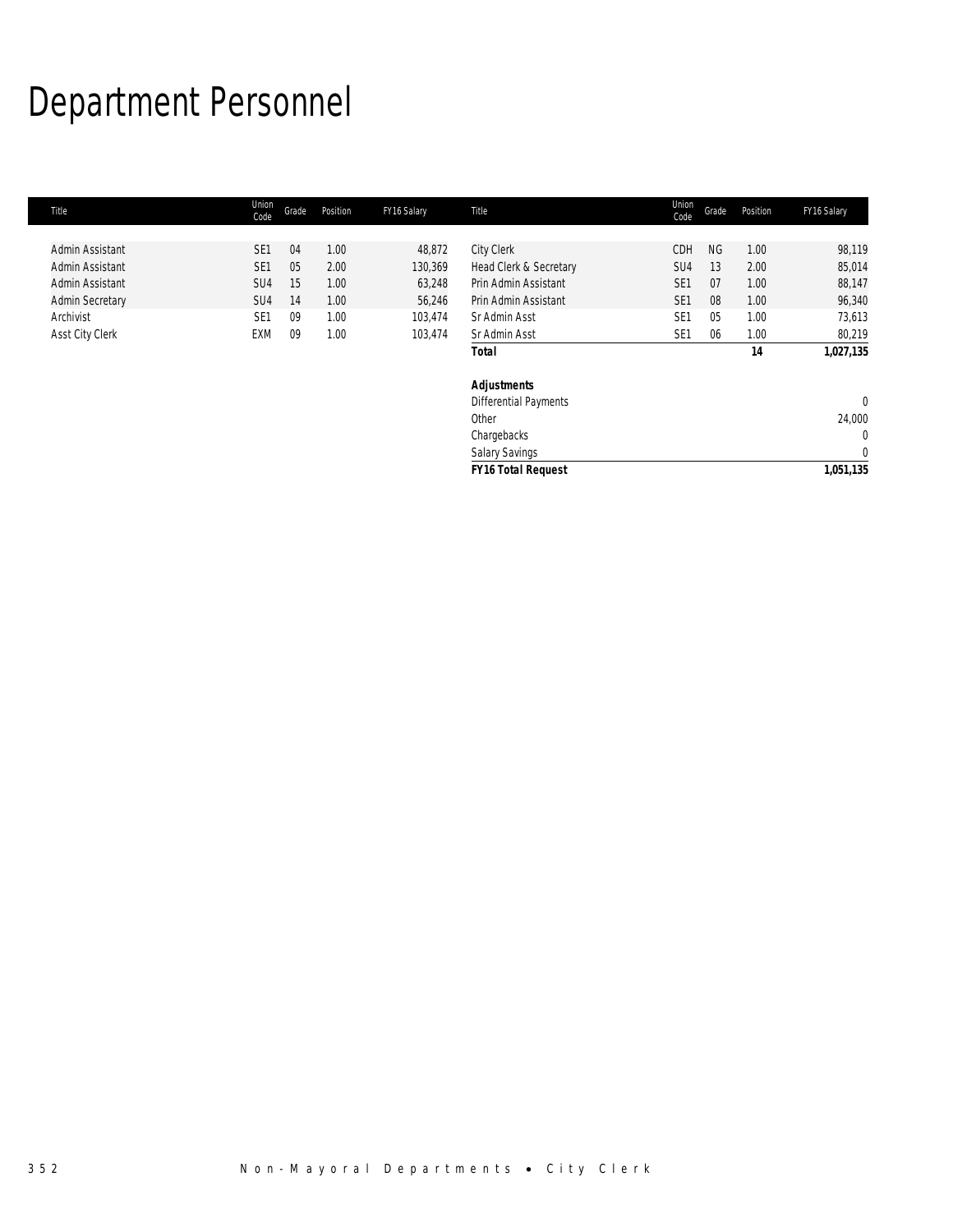## External Funds History

| <b>Personnel Services</b>       |                                                                                                                                                                                                                                                                                                            | FY13 Expenditure                                                                                                                              | FY14 Expenditure                                                                                                                                   | FY15 Appropriation                                                    | FY16 Adopted                                                                                                                                                    | Inc/Dec 15 vs 16                                                                                                                                                            |
|---------------------------------|------------------------------------------------------------------------------------------------------------------------------------------------------------------------------------------------------------------------------------------------------------------------------------------------------------|-----------------------------------------------------------------------------------------------------------------------------------------------|----------------------------------------------------------------------------------------------------------------------------------------------------|-----------------------------------------------------------------------|-----------------------------------------------------------------------------------------------------------------------------------------------------------------|-----------------------------------------------------------------------------------------------------------------------------------------------------------------------------|
|                                 | 51000 Permanent Employees<br>51100 Emergency Employees<br>51200 Overtime<br>51300 Part Time Employees<br>51400 Health Insurance<br>51500 Pension & Annunity<br>51600 Unemployment Compensation<br>51700 Workers' Compensation<br>51800 Indirect Costs<br>51900 Medicare<br><b>Total Personnel Services</b> | 31,220<br>$\mathbf 0$<br>$\mathbf 0$<br>$\mathbf 0$<br>$\overline{0}$<br>2,822<br>$\mathbf{0}$<br>$\mathbf 0$<br>$\mathbf 0$<br>410<br>34,452 | $\boldsymbol{0}$<br>$\boldsymbol{0}$<br>$\mathbf 0$<br>$\mathbf{0}$<br>$\mathbf 0$<br>70<br>$\mathbf{0}$<br>$\mathbf 0$<br>$\mathbf 0$<br>10<br>80 | 43,584<br>0<br>0<br>0<br>0<br>0<br>0<br>0<br>0<br>0<br>43,584         | 44,892<br>$\mathbf{0}$<br>$\mathbf 0$<br>$\mathbf{0}$<br>$\mathbf{0}$<br>$\mathbf{0}$<br>$\mathbf{0}$<br>$\mathbf{0}$<br>$\mathbf{0}$<br>$\mathbf{0}$<br>44,892 | 1,308<br>$\mathbf 0$<br>$\overline{0}$<br>$\overline{0}$<br>$\overline{0}$<br>$\overline{0}$<br>$\mathbf{0}$<br>$\overline{0}$<br>$\overline{0}$<br>$\overline{0}$<br>1,308 |
| <b>Contractual Services</b>     |                                                                                                                                                                                                                                                                                                            | FY13 Expenditure                                                                                                                              | FY14 Expenditure                                                                                                                                   | FY15 Appropriation                                                    | FY16 Adopted                                                                                                                                                    | Inc/Dec 15 vs 16                                                                                                                                                            |
|                                 | 52100 Communications<br>52200 Utilities<br>52400 Snow Removal<br>52500 Garbage/Waste Removal<br>52600 Repairs Buildings & Structures<br>52700 Repairs & Service of Equipment<br>52800 Transportation of Persons<br>52900 Contracted Services<br><b>Total Contractual Services</b>                          | $\theta$<br>$\boldsymbol{0}$<br>0<br>0<br>0<br>0<br>0<br>0<br>0                                                                               | $\boldsymbol{0}$<br>$\mathbf 0$<br>$\mathbf 0$<br>0<br>$\mathbf{0}$<br>$\mathbf 0$<br>$\overline{0}$<br>32,112<br>32,112                           | $\boldsymbol{0}$<br>0<br>0<br>$\mathbf 0$<br>0<br>0<br>0<br>0<br>0    | $\mathbf 0$<br>$\mathbf 0$<br>$\mathbf{0}$<br>$\mathbf{0}$<br>$\mathbf{0}$<br>$\mathbf{0}$<br>$\mathbf{0}$<br>$\mathbf{0}$<br>0                                 | 0<br>$\mathbf{0}$<br>$\overline{0}$<br>$\Omega$<br>$\mathbf{0}$<br>$\overline{0}$<br>$\overline{0}$<br>$\overline{0}$<br>$\bf{0}$                                           |
| <b>Supplies &amp; Materials</b> |                                                                                                                                                                                                                                                                                                            | FY13 Expenditure                                                                                                                              | FY14 Expenditure                                                                                                                                   | FY15 Appropriation                                                    | FY16 Adopted                                                                                                                                                    | Inc/Dec 15 vs 16                                                                                                                                                            |
|                                 | 53000 Auto Energy Supplies<br>53200 Food Supplies<br>53400 Custodial Supplies<br>53500 Med, Dental, & Hosp Supply<br>53600 Office Supplies and Materials<br>53700 Clothing Allowance<br>53800 Educational Supplies & Mat<br>53900 Misc Supplies & Materials<br><b>Total Supplies &amp; Materials</b>       | $\boldsymbol{0}$<br>$\boldsymbol{0}$<br>0<br>$\overline{0}$<br>5,149<br>$\theta$<br>$\boldsymbol{0}$<br>0<br>5,149                            | $\boldsymbol{0}$<br>$\mathbf 0$<br>$\mathbf 0$<br>$\mathbf 0$<br>4,016<br>$\mathbf 0$<br>$\mathbf 0$<br>$\mathbf 0$<br>4,016                       | $\boldsymbol{0}$<br>0<br>0<br>0<br>$\overline{0}$<br>0<br>0<br>0<br>0 | $\mathbf 0$<br>$\mathbf{0}$<br>$\mathbf{0}$<br>$\mathbf{0}$<br>$\mathbf{0}$<br>$\mathbf{0}$<br>$\mathbf{0}$<br>$\mathbf{0}$<br>0                                | $\mathbf{0}$<br>$\mathbf{0}$<br>$\overline{0}$<br>$\overline{0}$<br>$\mathbf{0}$<br>$\overline{0}$<br>$\overline{0}$<br>$\overline{0}$<br>$\mathbf{0}$                      |
| <b>Current Chgs &amp; Oblig</b> |                                                                                                                                                                                                                                                                                                            | FY13 Expenditure                                                                                                                              | FY14 Expenditure                                                                                                                                   | FY15 Appropriation                                                    | FY16 Adopted                                                                                                                                                    | Inc/Dec 15 vs 16                                                                                                                                                            |
|                                 | 54300 Workers' Comp Medical<br>54400 Legal Liabilities<br>54600 Current Charges H&I<br>54700 Indemnification<br>54900 Other Current Charges<br>Total Current Chgs & Oblig                                                                                                                                  | $\boldsymbol{0}$<br>$\boldsymbol{0}$<br>0<br>0<br>0<br>$\mathbf{0}$                                                                           | $\boldsymbol{0}$<br>$\boldsymbol{0}$<br>$\mathbf 0$<br>$\mathbf 0$<br>$\mathbf 0$<br>0                                                             | $\boldsymbol{0}$<br>0<br>0<br>0<br>0<br>0                             | $\mathbf 0$<br>$\mathbf 0$<br>$\mathbf{0}$<br>$\mathbf{0}$<br>$\mathbf 0$<br>$\mathbf 0$                                                                        | $\mathbf{0}$<br>$\mathbf{0}$<br>$\overline{0}$<br>$\Omega$<br>$\mathbf{0}$<br>$\bf{0}$                                                                                      |
| Equipment                       |                                                                                                                                                                                                                                                                                                            | FY13 Expenditure                                                                                                                              | FY14 Expenditure                                                                                                                                   | FY15 Appropriation                                                    | FY16 Adopted                                                                                                                                                    | Inc/Dec 15 vs 16                                                                                                                                                            |
|                                 | 55000 Automotive Equipment<br>55400 Lease/Purchase<br>55600 Office Furniture & Equipment<br>55900 Misc Equipment<br><b>Total Equipment</b>                                                                                                                                                                 | $\theta$<br>$\boldsymbol{0}$<br>0<br>0<br>0                                                                                                   | 0<br>$\boldsymbol{0}$<br>$\boldsymbol{0}$<br>$\mathbf 0$<br>$\bf{0}$                                                                               | $\boldsymbol{0}$<br>$\mathbf 0$<br>$\mathbf 0$<br>0<br>0              | $\boldsymbol{0}$<br>$\mathbf 0$<br>$\mathbf{0}$<br>$\mathbf 0$<br>0                                                                                             | 0<br>$\mathbf{0}$<br>$\mathbf{0}$<br>$\mathbf{0}$<br>$\bf{0}$                                                                                                               |
| <b>Other</b>                    |                                                                                                                                                                                                                                                                                                            | FY13 Expenditure                                                                                                                              | FY14 Expenditure                                                                                                                                   | FY15 Appropriation                                                    | FY16 Adopted                                                                                                                                                    | Inc/Dec 15 vs 16                                                                                                                                                            |
|                                 | 56200 Special Appropriation<br>57200 Structures & Improvements<br>58000 Land & Non-Structure<br><b>Total Other</b>                                                                                                                                                                                         | $\boldsymbol{0}$<br>$\boldsymbol{0}$<br>0<br>0                                                                                                | $\boldsymbol{0}$<br>$\boldsymbol{0}$<br>$\boldsymbol{0}$<br>$\pmb{0}$                                                                              | $\boldsymbol{0}$<br>$\mathbf 0$<br>0<br>0                             | $\mathbf 0$<br>$\mathbf 0$<br>$\mathbf 0$<br>0                                                                                                                  | $\boldsymbol{0}$<br>$\boldsymbol{0}$<br>$\mathbf{0}$<br>0                                                                                                                   |
|                                 | <b>Grand Total</b>                                                                                                                                                                                                                                                                                         | 39,601                                                                                                                                        | 36,208                                                                                                                                             | 43,584                                                                | 44,892                                                                                                                                                          | 1,308                                                                                                                                                                       |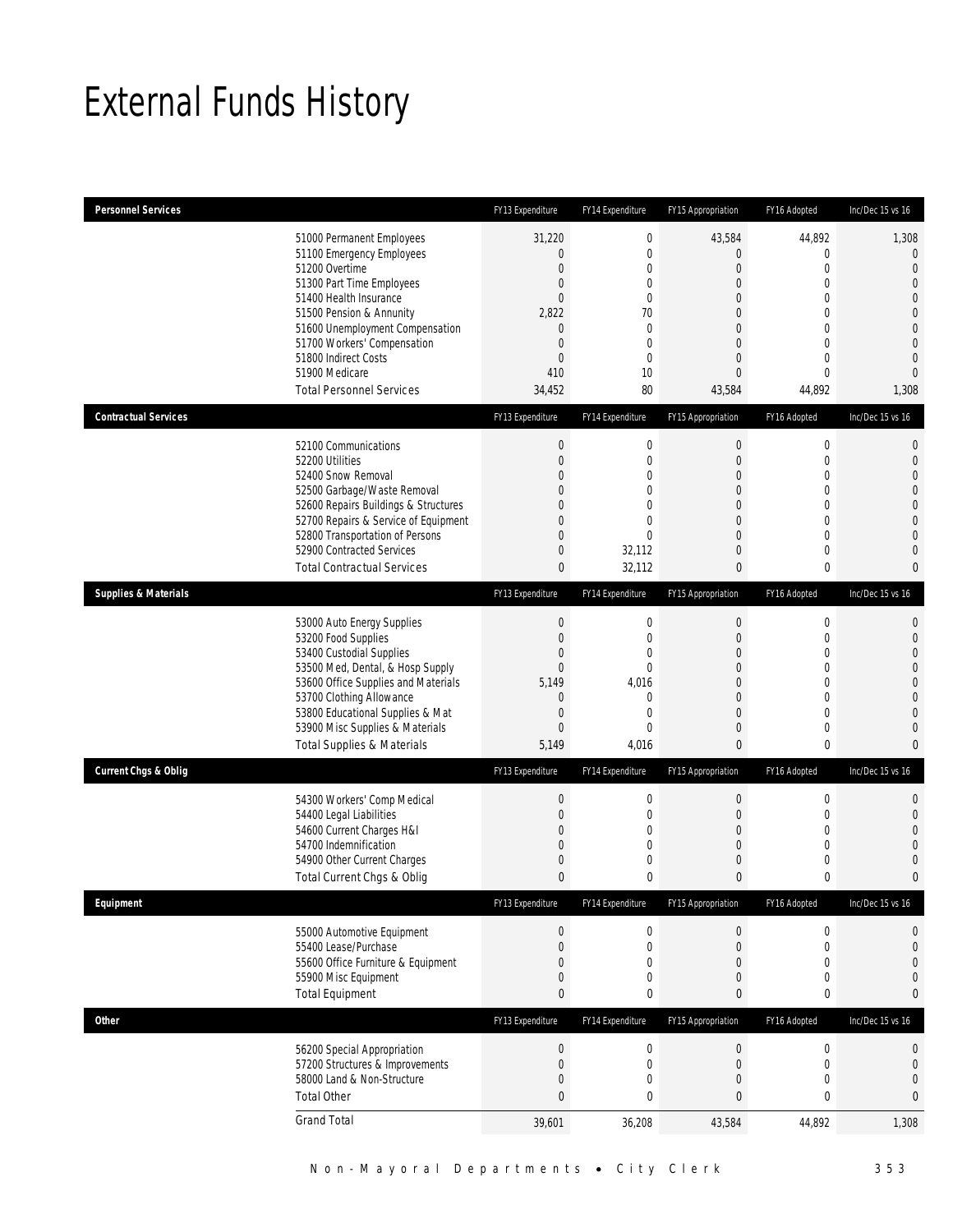## External Funds Personnel

| Title | <b>Union</b><br>Code | Grade | Position | FY16 Salary | Title                 | Union<br>Code | Grade | Position | FY16 Salary |
|-------|----------------------|-------|----------|-------------|-----------------------|---------------|-------|----------|-------------|
|       |                      |       |          |             |                       |               |       |          |             |
|       |                      |       |          |             | Admin Analyst         | SE1           | 04    | 1.00     | 44,892      |
|       |                      |       |          |             | <b>Total</b>          |               |       |          | 44,892      |
|       |                      |       |          |             | <b>Adjustments</b>    |               |       |          |             |
|       |                      |       |          |             | Differential Payments |               |       |          | $\mathbf 0$ |
|       |                      |       |          |             | Other                 |               |       |          | $\mathbf 0$ |
|       |                      |       |          |             | Chargebacks           |               |       |          | $\mathbf 0$ |
|       |                      |       |          |             | Salary Savings        |               |       |          | $\mathbf 0$ |
|       |                      |       |          |             | FY16 Total Request    |               |       |          | 44,892      |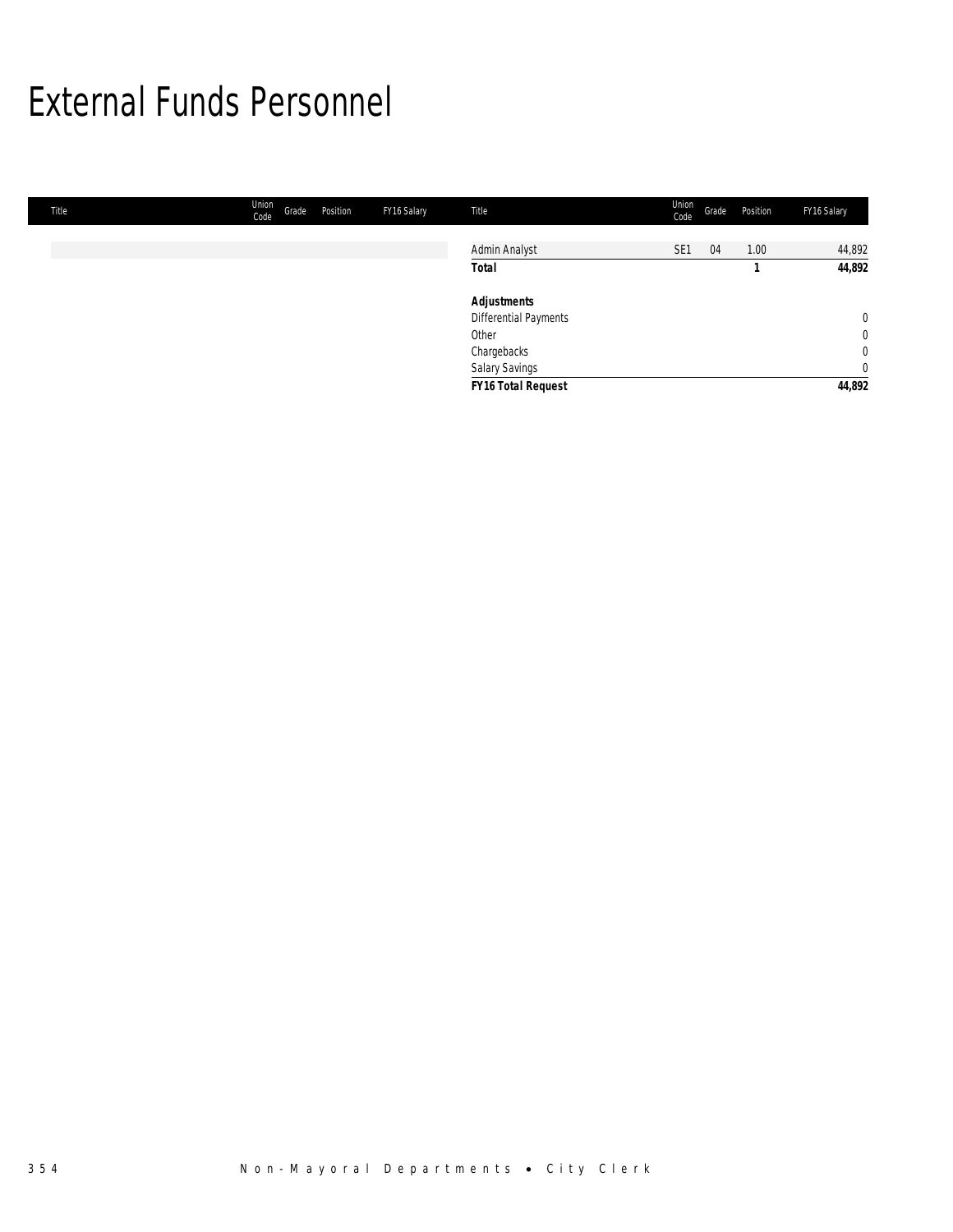# Program 1. Legislative Support

## *Maureen Feeney, Manager, Organization 161100*

### *Program Description*

The Legislative Support Program carries out government functions required by state and local law and manages and maintains the City Council document system database. The program also administers oaths of office and maintains records relative to the appointment or election of City officers. The program maintains and updates the City of Boston Code, advises City officials on the Commonwealth's open meeting law, and maintains copies of City of Boston official reports.

| <b>Personnel Services</b><br>Non Personnel | 329,632<br>344.218<br>24,338<br>20.650 | 346,709<br>20,525 |
|--------------------------------------------|----------------------------------------|-------------------|
| Total                                      | 364.868<br>353,970                     | 367,234           |
|                                            |                                        |                   |

#### *Performance*

#### **Strategy:** To distribute copies of the Municipal Code and Annual Supplements.

| <b>Performance Measures</b>                                                                      | Actual '13 | Actual '14 | Projected '15 | Target '16  |
|--------------------------------------------------------------------------------------------------|------------|------------|---------------|-------------|
| Codes & Supplements distributed                                                                  | 213        | 213        | 66            | 215         |
| <b>Strategy:</b> To receive, prepare, record and distribute financial and legislative documents. |            |            |               |             |
| <b>Performance Measures</b>                                                                      | Actual '13 | Actual '14 | Projected '15 | Target '16  |
| Total documents processed                                                                        | .705       | 2.001      | 1.932<br>34   | 1,500<br>35 |

### **Strategy:** To update the Ordinance section of the Municipal Code and distribute supplements.

| <b>Performance Measures</b>                        | Actual '13 | Actual '14 | Projected '15 | Target '16 |
|----------------------------------------------------|------------|------------|---------------|------------|
| Annual code supplement and CD produced in<br>April |            |            |               |            |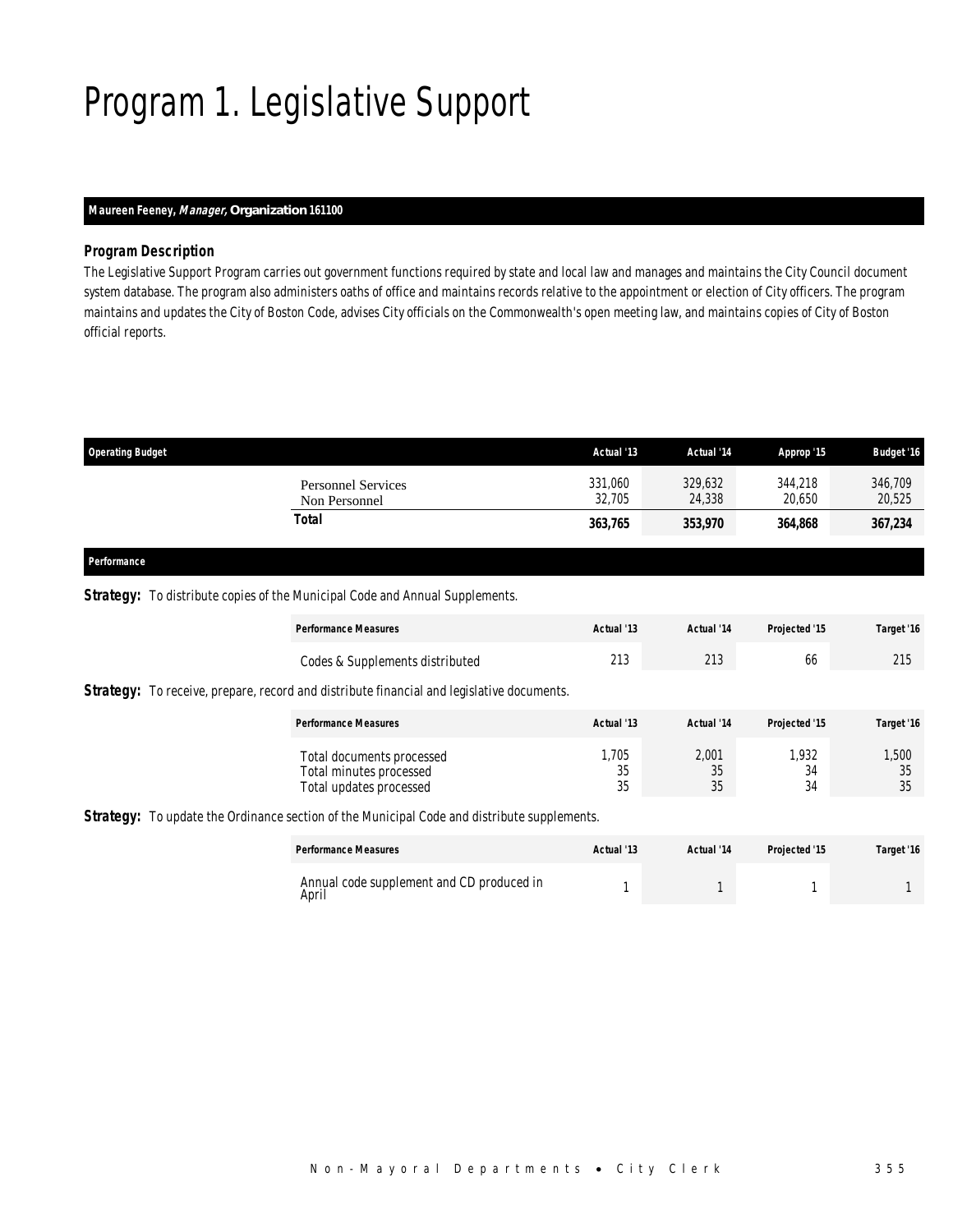# Program 2. Document Filing

## *Maureen Feeney, Manager, Organization 161200*

## *Program Description*

The City Clerk is the supervisor of records and the filing agency for the City. The Office of the City Clerk is required to record, file, and maintain indices of public documents.

| <b>Operating Budget</b> |                                            | Actual '13        | Actual '14        | Approp '15        | <b>Budget '16</b> |
|-------------------------|--------------------------------------------|-------------------|-------------------|-------------------|-------------------|
|                         | <b>Personnel Services</b><br>Non Personnel | 357,962<br>11.687 | 397,672<br>13.884 | 377,146<br>16.750 | 392,970<br>16,475 |
|                         | <b>Total</b>                               | 369,649           | 411,556           | 393,896           | 409,445           |
| Performance             |                                            |                   |                   |                   |                   |

Strategy: To receive and record statutory filings as required by law.

| <b>Performance Measures</b>                                                                                                                                            | Actual '13 | Actual '14 | Projected '15 | Target '16                                |
|------------------------------------------------------------------------------------------------------------------------------------------------------------------------|------------|------------|---------------|-------------------------------------------|
| Business Certificates received & processed<br>Claims filed<br>Other Filings<br>Physician Certificates received & processed<br>Public Hearing Notices received & posted | ,350       | 1,355      | .664          | 6,000<br>1,500<br>2,500<br>1,000<br>1,000 |
| Statements of financial interest filed (1x/<br>year)                                                                                                                   | 283        | 373        | 90            | 400                                       |
| University Accountability reports filed (2x/<br>year)                                                                                                                  | 72         | 67         | 56            | 75                                        |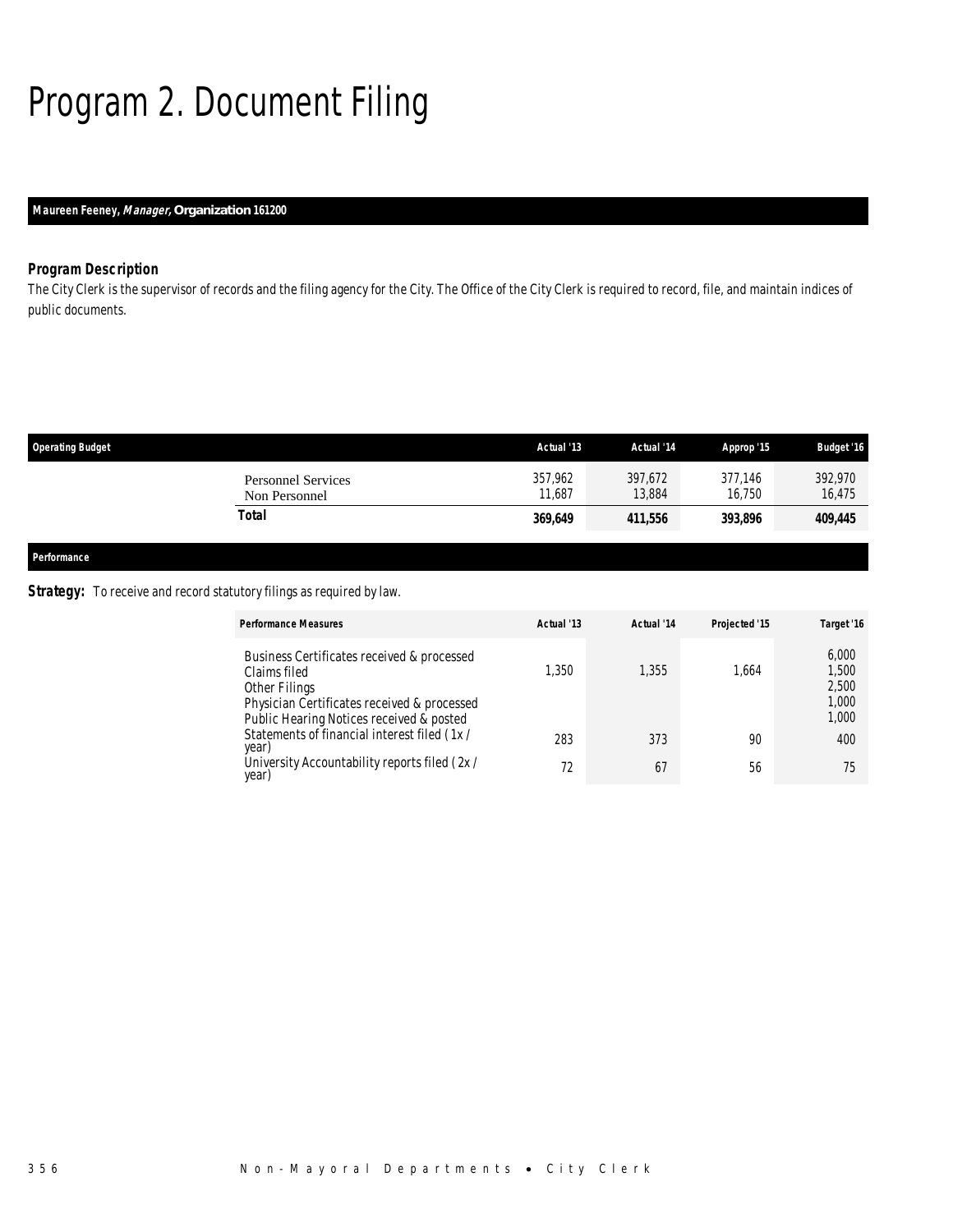## Program 3. Archives

### *Maureen Feeney, Manager, Organization 161300*

#### *Program Description*

The Archives oversees the preservation of significant records and facilitates improved and cost-effective access to public records by Boston municipal government and its citizens. It also oversees the elimination of obsolete records.

| <b>Operating Budget</b>                    | Actual '13       | Actual '14        | Approp '15        | <b>Budget '16</b> |
|--------------------------------------------|------------------|-------------------|-------------------|-------------------|
| <b>Personnel Services</b><br>Non Personnel | 263.978<br>9,235 | 274.372<br>15,091 | 305,500<br>17.400 | 311,456<br>39,361 |
| Total                                      | 273,213          | 289,463           | 322,900           | 350,817           |
|                                            |                  |                   |                   |                   |

### *Performance*

Strategy: To provide archived record center services to City departments and the public; provide records disposition services to departments.

| <b>Performance Measures</b>                                                            | Actual '13 | Actual '14 | Projected '15 | Target '16     |
|----------------------------------------------------------------------------------------|------------|------------|---------------|----------------|
| Cubic feet of archives processed                                                       | 665        | 646        | 613           | 500            |
| Cubic feet of records destroyed per state<br>approval                                  | 1.310      | 975        | 1.141         | 2,500          |
| Cubic feet of records transferred to archives<br>and records repositions               | 7.179      | 4.040      | 5.683         | 5,000          |
| Number of Archives' e-records digitized<br>Public access inquiries to access documents | 1.509      | 1.646      | 1.719         | 1,500<br>1.750 |
| TB (terabytes) of Archives' e-records<br>archived                                      |            |            |               | 25             |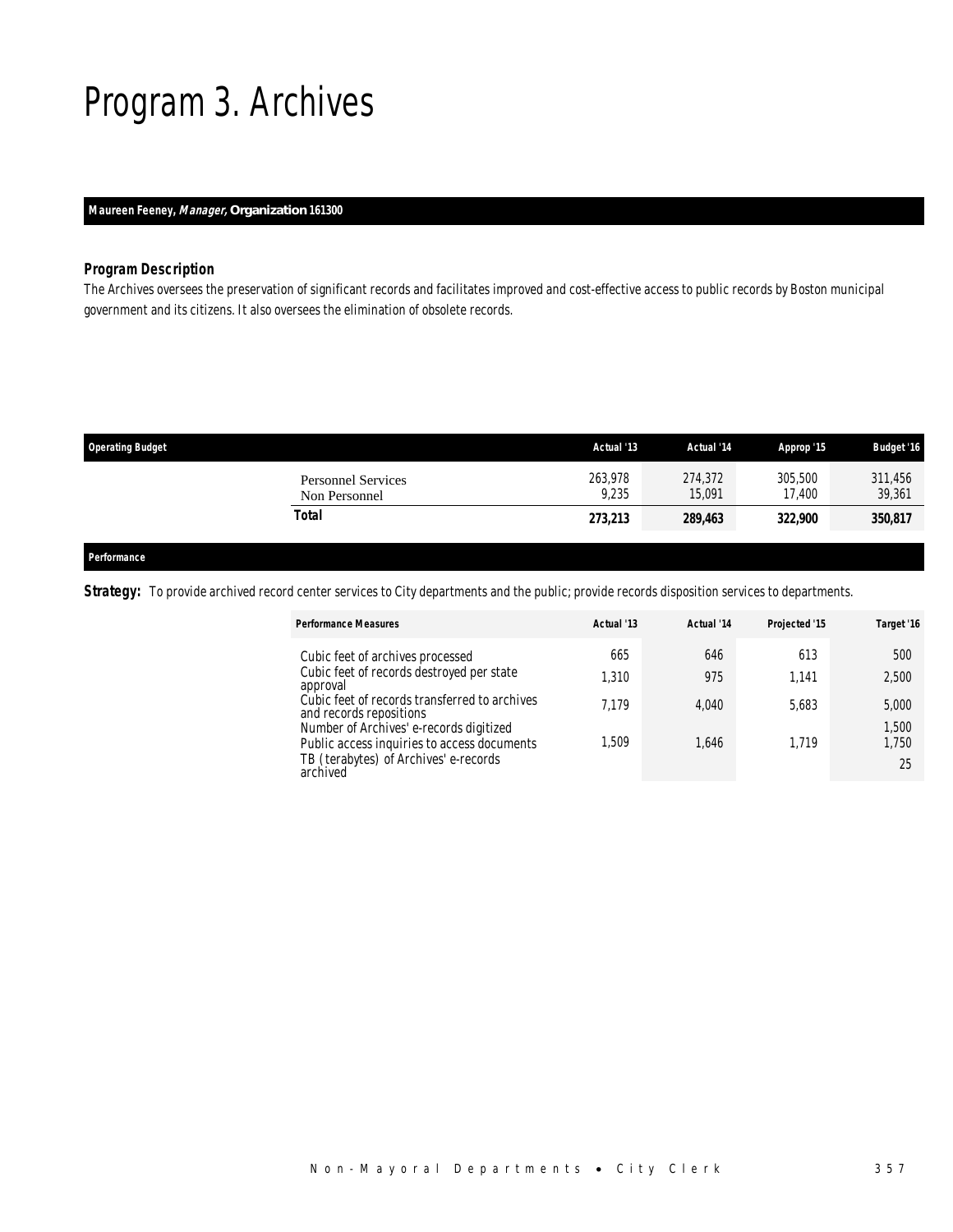## External Funds Projects

*National Historical Publications and Records Commission (NHPRC)* 

#### *Project Mission*

The National Historical Publications and Records Commission (NHPRC) is the grant-making affiliate of the National Archives and Records Administration (NARA). The NHPRC helps non-Federal institutions preserve and make broadly accessible records that are of historical value to the United States. NHPRC has granted the City of Boston an award of up to \$91,604 for the Project to Consolidate and Preserve the Archival Records of the City of Boston. The project will conduct a survey of departments and compile an inventory of the City's permanent records, both hard copy and electronic; secure hard-copy archives at the newly-renovated City Archives Center; and plan for the preservation of electronic archives. The accomplishment of this goal will advance the City Archives mission to achieve the comprehensive and systematic preservation of the City's archival records, and to ensure ready access to essential evidence that documents the rights of citizens, the actions of municipal officials and Boston's historical municipal experience.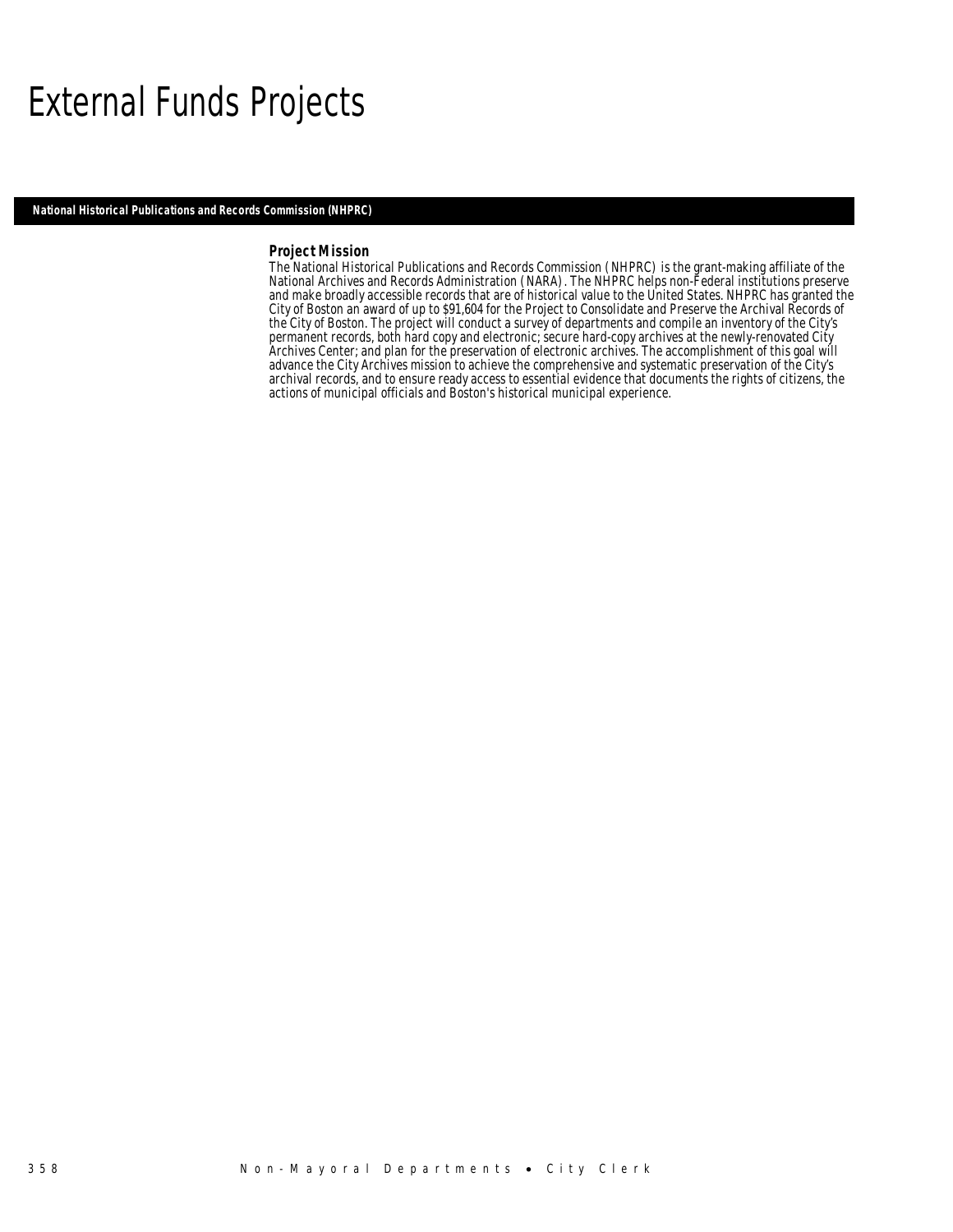# City Council Operating Budget

#### *William Linehan, Council President, Appropriation 112*

### *Department Mission*

As the Legislative body of the City, the City Council serves as a link between the citizens of Boston and their municipal government. Through the filing of legislation, the enactment of orders, ordinances and resolutions, the Council actively represents the diverse interests of Bostonians while ensuring the efficient and cost effective delivery of services. The Council fulfills its obligation as the appropriating authority by analyzing appropriations and loan orders.

#### *Selected Performance Strategies*

*City Councilors* 

• To maximize opportunities for citizen input into the Council's legislative process.

| <b>Operating Budget</b> | Program Name                                                              | Total Actual '13                | <b>Total Actual '14</b>         | Total Approp '15                | <b>Total Budget '16</b>         |
|-------------------------|---------------------------------------------------------------------------|---------------------------------|---------------------------------|---------------------------------|---------------------------------|
|                         | Administration<br><b>City Councilors</b><br>Legislative/Financial Support | 217.657<br>3,955,471<br>560.964 | 285,964<br>4.101.249<br>561.534 | 303.544<br>4,302,060<br>608.077 | 340.208<br>4,393,723<br>555,947 |
|                         | Total                                                                     | 4,734,092                       | 4,948,747                       | 5,213,681                       | 5,289,878                       |
|                         |                                                                           |                                 |                                 |                                 |                                 |
| <b>Operating Budget</b> |                                                                           | Actual '13                      | Actual '14                      | Approp '15                      | <b>Budget '16</b>               |
|                         | <b>Personnel Services</b><br>Non Personnel                                | 4.530.641<br>203,451            | 4.716.732<br>232,015            | 4.956.031<br>257.650            | 5,046,818<br>243,060            |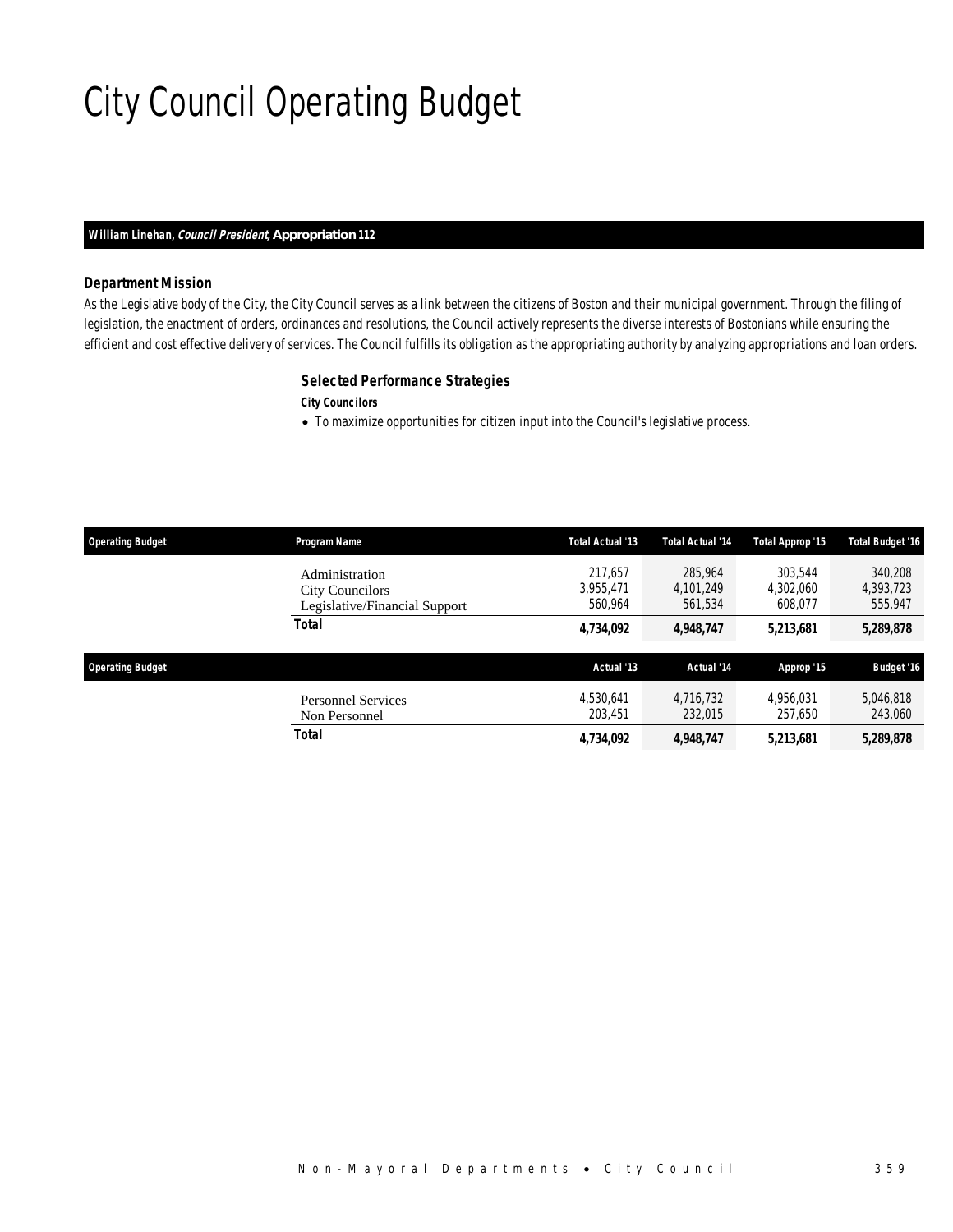# City Council Operating Budget



## *Authorizing Statutes*

- Structure of City Council, 1948 Mass. Acts ch. 452, as amended.
- District Representation, 1982 Mass. Acts ch. 605; 1991 Mass. Acts ch. 108; 1986 Mass. Acts ch. 343.

## *Description of Services*

Members draft and file legislation on a wide range of public affairs in Boston designed to improve the quality of life for its citizens. Each year the Council conducts an extensive series of public hearings to review the Mayor's appropriation request for the subsequent fiscal year. After a thorough analysis and determination that the request is fiscally sound, the Council approves an appropriation. Constituent needs are served as directed by each individual councilor.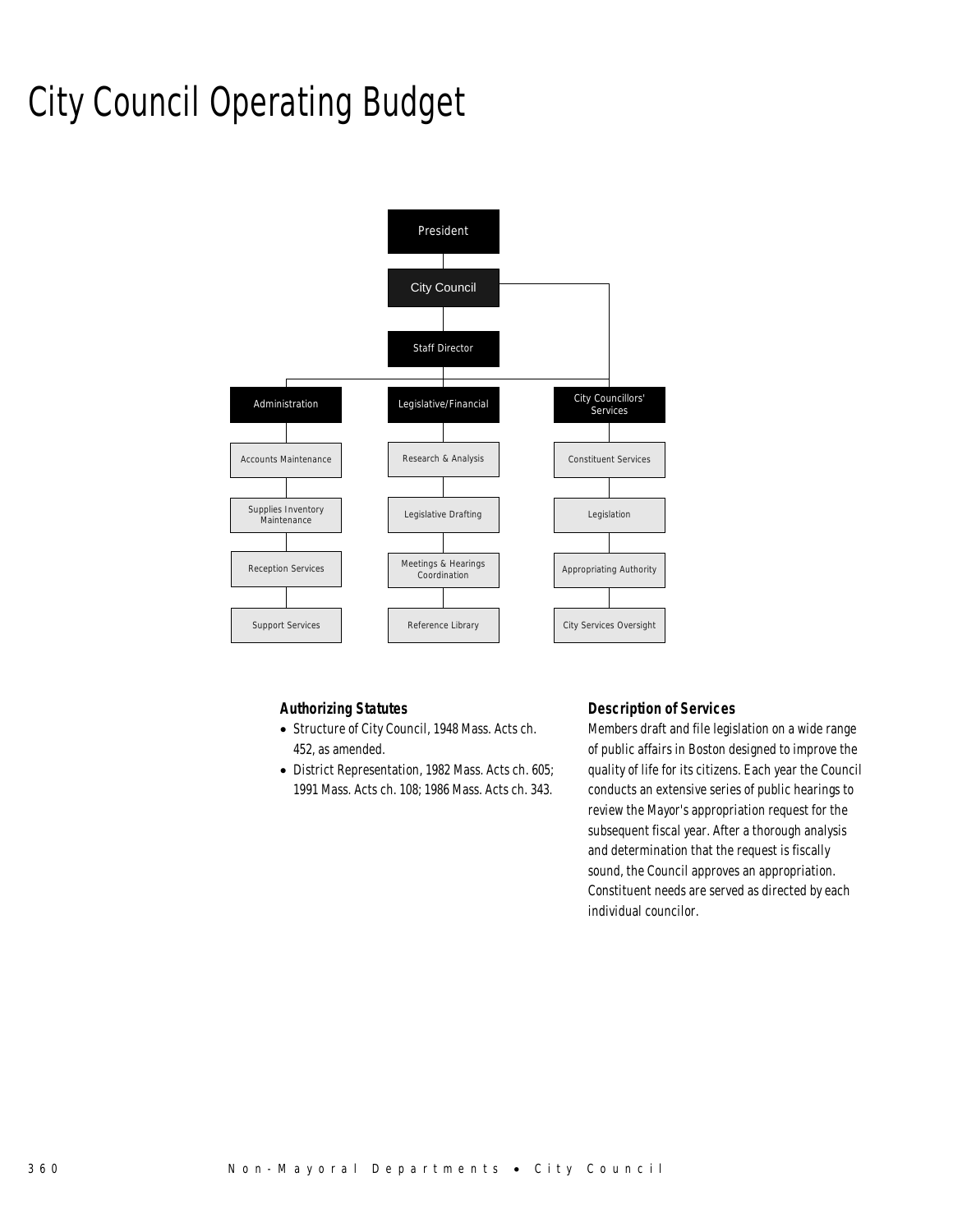## Department History

| <b>Personnel Services</b>       |                                                                                                                                                                                                                                                                                                      | FY13 Expenditure                                                                                             | FY14 Expenditure                                                                                        | FY15 Appropriation                                                                                          | FY16 Adopted                                                                                               | Inc/Dec 15 vs 16                                                                                                       |
|---------------------------------|------------------------------------------------------------------------------------------------------------------------------------------------------------------------------------------------------------------------------------------------------------------------------------------------------|--------------------------------------------------------------------------------------------------------------|---------------------------------------------------------------------------------------------------------|-------------------------------------------------------------------------------------------------------------|------------------------------------------------------------------------------------------------------------|------------------------------------------------------------------------------------------------------------------------|
|                                 | 51000 Permanent Employees<br>51100 Emergency Employees<br>51200 Overtime                                                                                                                                                                                                                             | 4,485,294<br>$\mathbf{0}$<br>0                                                                               | 4,582,162<br>5,736<br>$\mathbf{0}$                                                                      | 4,861,031<br>$\mathbf{0}$<br>$\overline{0}$                                                                 | 4,926,818<br>0<br>$\mathbf 0$                                                                              | 65,787<br>0<br>$\theta$                                                                                                |
|                                 | 51600 Unemployment Compensation<br>51700 Workers' Compensation<br><b>Total Personnel Services</b>                                                                                                                                                                                                    | 45,347<br>$\overline{0}$<br>4,530,641                                                                        | 128,834<br>$\mathbf 0$<br>4,716,732                                                                     | 95,000<br>$\theta$<br>4,956,031                                                                             | 95,000<br>25,000<br>5,046,818                                                                              | $\overline{0}$<br>25,000<br>90,787                                                                                     |
|                                 |                                                                                                                                                                                                                                                                                                      |                                                                                                              |                                                                                                         |                                                                                                             |                                                                                                            |                                                                                                                        |
| <b>Contractual Services</b>     |                                                                                                                                                                                                                                                                                                      | FY13 Expenditure                                                                                             | FY14 Expenditure                                                                                        | FY15 Appropriation                                                                                          | FY16 Adopted                                                                                               | Inc/Dec 15 vs 16                                                                                                       |
|                                 | 52100 Communications<br>52200 Utilities<br>52400 Snow Removal<br>52500 Garbage/Waste Removal<br>52600 Repairs Buildings & Structures<br>52700 Repairs & Service of Equipment<br>52800 Transportation of Persons<br>52900 Contracted Services<br><b>Total Contractual Services</b>                    | 19,579<br>0<br>$\overline{0}$<br>0<br>$\overline{0}$<br>4,957<br>$\mathbf 0$<br>89,707<br>114,243            | 23,793<br>0<br>$\mathbf 0$<br>$\mathbf{0}$<br>$\mathbf 0$<br>2,771<br>$\mathbf 0$<br>127,607<br>154,171 | 20,000<br>$\overline{0}$<br>$\overline{0}$<br>0<br>$\Omega$<br>10,000<br>$\mathbf{0}$<br>160,000<br>190,000 | 20,000<br>0<br>$\overline{0}$<br>$\overline{0}$<br>$\theta$<br>5,600<br>$\mathbf{0}$<br>147,860<br>173,460 | 0<br>$\mathbf 0$<br>$\Omega$<br>$\overline{0}$<br>$\overline{0}$<br>$-4,400$<br>$\mathbf{0}$<br>$-12,140$<br>$-16,540$ |
| <b>Supplies &amp; Materials</b> |                                                                                                                                                                                                                                                                                                      | FY13 Expenditure                                                                                             | FY14 Expenditure                                                                                        | FY15 Appropriation                                                                                          | FY16 Adopted                                                                                               | Inc/Dec 15 vs 16                                                                                                       |
|                                 | 53000 Auto Energy Supplies<br>53200 Food Supplies<br>53400 Custodial Supplies<br>53500 Med, Dental, & Hosp Supply<br>53600 Office Supplies and Materials<br>53700 Clothing Allowance<br>53800 Educational Supplies & Mat<br>53900 Misc Supplies & Materials<br><b>Total Supplies &amp; Materials</b> | $\boldsymbol{0}$<br>4,750<br>0<br>$\boldsymbol{0}$<br>26,363<br>0<br>$\mathbf 0$<br>$\overline{0}$<br>31,113 | $\mathbf 0$<br>4,586<br>0<br>$\mathbf{0}$<br>18,897<br>$\mathbf 0$<br>$\mathbf 0$<br>$\theta$<br>23,483 | $\mathbf 0$<br>4,000<br>0<br>$\mathbf 0$<br>28,750<br>$\mathbf 0$<br>$\overline{0}$<br>0<br>32,750          | 0<br>4,000<br>0<br>$\mathbf 0$<br>26,500<br>0<br>$\mathbf 0$<br>$\mathbf 0$<br>30,500                      | 0<br>$\mathbf 0$<br>$\overline{0}$<br>$\Omega$<br>$-2,250$<br>$\theta$<br>$\theta$<br>$\Omega$<br>$-2,250$             |
| <b>Current Chgs &amp; Oblig</b> |                                                                                                                                                                                                                                                                                                      | FY13 Expenditure                                                                                             | FY14 Expenditure                                                                                        | FY15 Appropriation                                                                                          | FY16 Adopted                                                                                               | Inc/Dec 15 vs 16                                                                                                       |
|                                 | 54300 Workers' Comp Medical<br>54400 Legal Liabilities<br>54500 Aid To Veterans<br>54600 Current Charges H&I<br>54700 Indemnification<br>54900 Other Current Charges<br>Total Current Chgs & Oblig                                                                                                   | $\boldsymbol{0}$<br>$\mathbf 0$<br>0<br>$\mathbf 0$<br>$\Omega$<br>12,664<br>12,664                          | 968<br>$\mathbf 0$<br>$\mathbf{0}$<br>$\mathbf 0$<br>$\theta$<br>14,057<br>15,025                       | 3,000<br>$\mathbf{0}$<br>$\overline{0}$<br>$\overline{0}$<br>$\Omega$<br>15,900<br>18,900                   | 10,000<br>0<br>$\mathbf{0}$<br>$\mathbf{0}$<br>$\theta$<br>13,100<br>23,100                                | 7,000<br>$\mathbf{0}$<br>$\theta$<br>$\mathbf{0}$<br>$\overline{0}$<br>$-2,800$<br>4,200                               |
| Equipment                       |                                                                                                                                                                                                                                                                                                      | FY13 Expenditure                                                                                             | FY14 Expenditure                                                                                        | FY15 Appropriation                                                                                          | FY16 Adopted                                                                                               | Inc/Dec 15 vs 16                                                                                                       |
|                                 | 55000 Automotive Equipment<br>55400 Lease/Purchase<br>55600 Office Furniture & Equipment<br>55900 Misc Equipment<br><b>Total Equipment</b>                                                                                                                                                           | $\boldsymbol{0}$<br>$\overline{0}$<br>3,622<br>41,809<br>45,431                                              | $\mathbf 0$<br>$\mathbf 0$<br>20,118<br>19,218<br>39,336                                                | $\boldsymbol{0}$<br>$\mathbf{0}$<br>3,000<br>13,000<br>16,000                                               | $\boldsymbol{0}$<br>$\mathbf 0$<br>3,000<br>13,000<br>16,000                                               | 0<br>$\overline{0}$<br>$\mathbf 0$<br>0<br>0                                                                           |
| Other                           |                                                                                                                                                                                                                                                                                                      | FY13 Expenditure                                                                                             | FY14 Expenditure                                                                                        | FY15 Appropriation                                                                                          | FY16 Adopted                                                                                               | Inc/Dec 15 vs 16                                                                                                       |
|                                 | 56200 Special Appropriation<br>57200 Structures & Improvements<br>58000 Land & Non-Structure<br><b>Total Other</b>                                                                                                                                                                                   | $\boldsymbol{0}$<br>0<br>$\mathbf 0$<br>0                                                                    | 0<br>0<br>$\mathbf 0$<br>0                                                                              | $\mathbf 0$<br>$\theta$<br>$\mathbf 0$<br>0                                                                 | 0<br>0<br>$\mathbf 0$<br>0                                                                                 | 0<br>0<br>0<br>0                                                                                                       |
|                                 | <b>Grand Total</b>                                                                                                                                                                                                                                                                                   | 4,734,092                                                                                                    | 4,948,747                                                                                               | 5,213,681                                                                                                   | 5,289,878                                                                                                  | 76,197                                                                                                                 |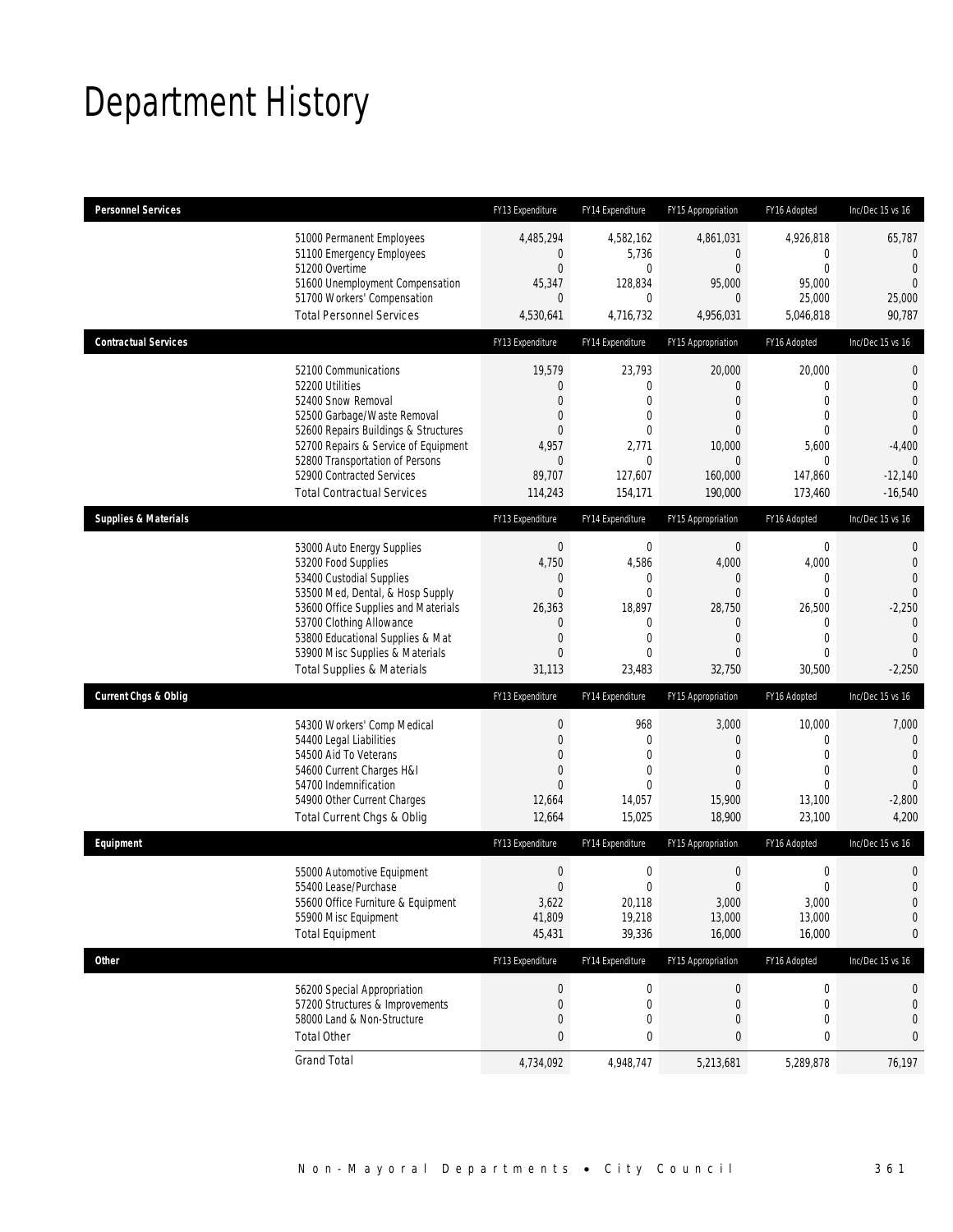## Department Personnel

г

| Title                                | Union<br>Code | Grade     | Position | FY16 Salary | <b>Title</b>                         | Union<br>Code | Grade     | Position | FY16 Salary  |
|--------------------------------------|---------------|-----------|----------|-------------|--------------------------------------|---------------|-----------|----------|--------------|
|                                      |               |           |          |             |                                      |               |           |          |              |
| Admin Assistant                      | CCS           | <b>NG</b> | 22.00    | 633,109     | Dir of Legislative Budget Analysis   | CCS           | <b>NG</b> | 1.00     | 86,850       |
| Administrative & Technical Asst      | CCS           | <b>NG</b> | 1.00     | 40,110      | Legislative Assistant                | CCS           | NG.       | 1.00     | 48,132       |
| Business Manager (CC)                | CCS           | <b>NG</b> | 1.00     | 63,211      | Office Manager                       | CCS           | <b>NG</b> | 1.00     | 50,723       |
| <b>Central Staff Director</b>        | <b>CCS</b>    | <b>NG</b> | 1.00     | 87,364      | Research & Policy Director           | <b>CCS</b>    | <b>NG</b> | 1.00     | 68,187       |
| City Councilor                       | CCS           | <b>NG</b> | 13.00    | 1,140,623   | Secretary                            | CCS           | <b>NG</b> | 68.00    | 1,981,313    |
| City Messenger & Sr Legislative Asst | CCS           | <b>NG</b> | 1.00     | 59,099      | St Legislative Asst & Budget Analyst | CCS           | <b>NG</b> | 2.00     | 114,250      |
| Compliance Director & Staff Counsel  | CCS           | NG.       | 1.00     | 83,891      | Television Operations & Tech Manager | CCS           | <b>NG</b> | 1.00     | 64,239       |
|                                      |               |           |          |             | Total                                |               |           | 115      | 4,521,101    |
|                                      |               |           |          |             | <b>Adjustments</b>                   |               |           |          |              |
|                                      |               |           |          |             | <b>Differential Payments</b>         |               |           |          | $\mathbf{0}$ |
|                                      |               |           |          |             | Other                                |               |           |          | 405,718      |
|                                      |               |           |          |             | Chargebacks                          |               |           |          | $\Omega$     |
|                                      |               |           |          |             | <b>Salary Savings</b>                |               |           |          | $\mathbf{0}$ |
|                                      |               |           |          |             | <b>FY16 Total Request</b>            |               |           |          | 4,926,819    |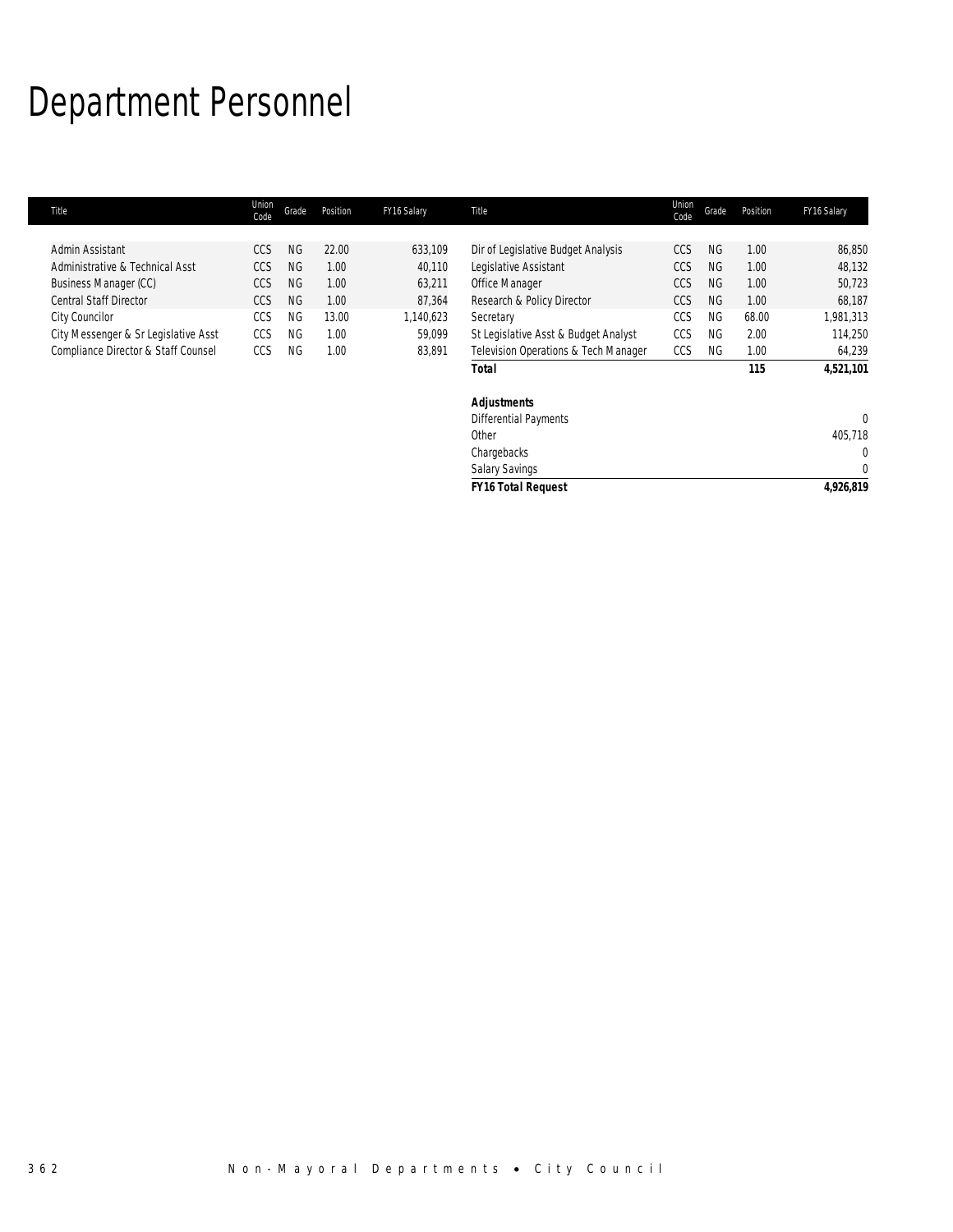# Program 1. Administration

## *Daisy De La Rosa, Manager, Organization 112100*

## *Program Description*

The Administration Program is responsible for providing staff resources and administrative direction to City Council programs. It also oversees budgeting, purchasing, information systems, and personnel matters for the City Council.

| <b>Operating Budget</b>                    | Actual '13        | Actual '14        | Approp '15        | <b>Budget '16</b>     |
|--------------------------------------------|-------------------|-------------------|-------------------|-----------------------|
| <b>Personnel Services</b><br>Non Personnel | 147,452<br>70.205 | 190.098<br>95.866 | 239.294<br>64.250 | 269,208<br>71,000     |
| Total                                      | 217,657           | 285,964           | 303,544           | <i><b>340,208</b></i> |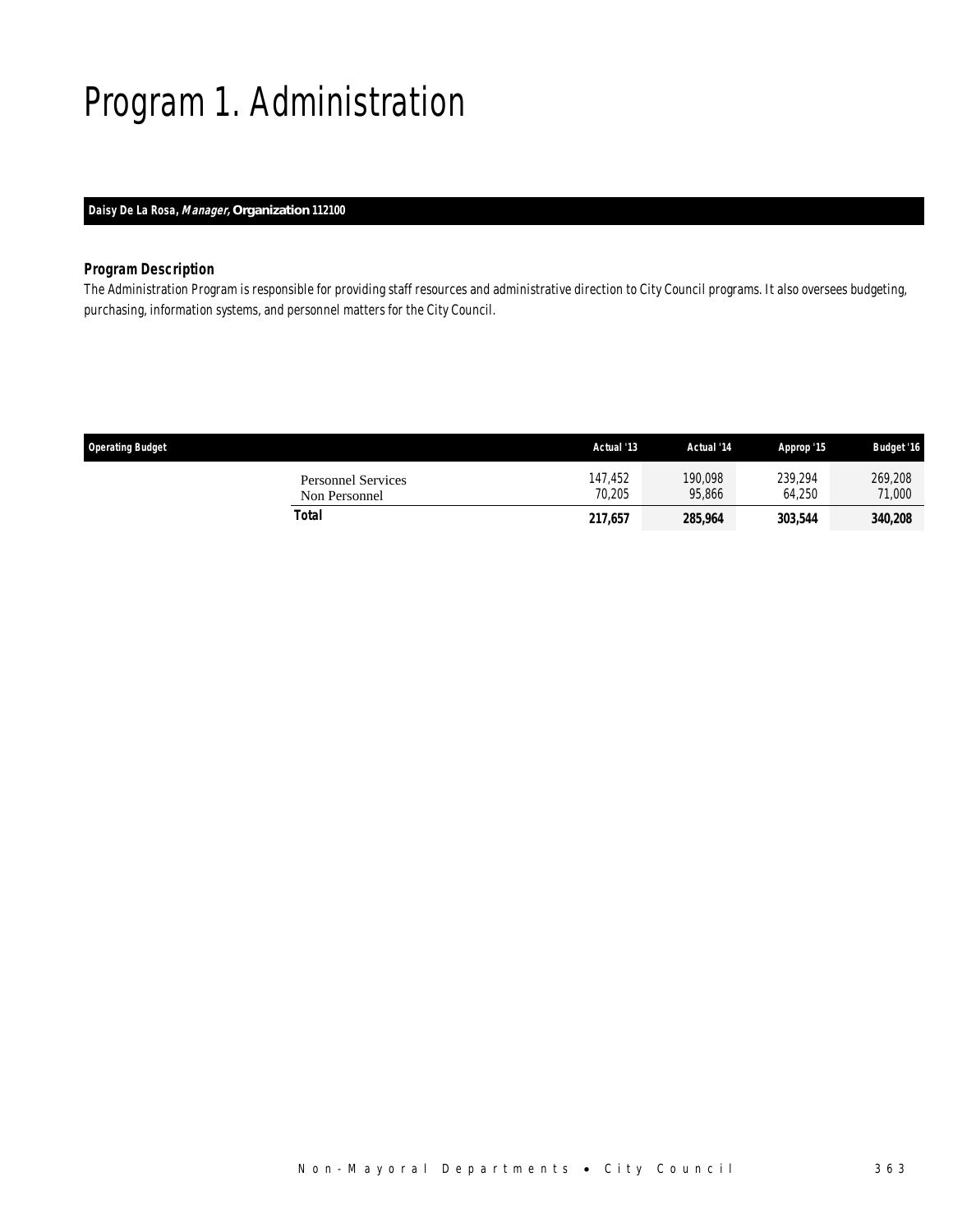# Program 2. City Councilors

## *William P. Linehan, Manager, Organization 112200*

## *Program Description*

The City Councilors program provides a liaison between Bostonians and their municipal government, and advocates on behalf of constituent needs at the city department, state, and federal levels. The program also translates appropriate citizen concerns into Council legislation.

| <b>Operating Budget</b> |                                            | Actual '13           | Actual '14           | Approp '15           | <b>Budget '16</b>    |
|-------------------------|--------------------------------------------|----------------------|----------------------|----------------------|----------------------|
|                         | <b>Personnel Services</b><br>Non Personnel | 3,830,837<br>124.634 | 3,974,871<br>126,378 | 4,133,060<br>169,000 | 4,248,763<br>144,960 |
|                         | <b>Total</b>                               | 3,955,471            | 4,101,249            | 4,302,060            | 4,393,723            |
| Performance             |                                            |                      |                      |                      |                      |

### **Strategy:** To maximize opportunities for citizen input into the Council's legislative process.

| <b>Performance Measures</b>                                                                                                                                                       | Actual '13              | Actual '14              | Projected '15           | Target '16        |
|-----------------------------------------------------------------------------------------------------------------------------------------------------------------------------------|-------------------------|-------------------------|-------------------------|-------------------|
| % of legislative matters receiving public<br>hearing<br>Appropriations & Loan Orders<br>Legislative matters receiving public hearing<br>Legislative matters referred to committee | 75%<br>84<br>210<br>281 | 86%<br>62<br>269<br>314 | 92%<br>44<br>259<br>283 | 86%<br>270<br>315 |
| Public hearings held<br>Regular Council sessions                                                                                                                                  | 148<br>35               | 191<br>35               | 213<br>34               | 190<br>35         |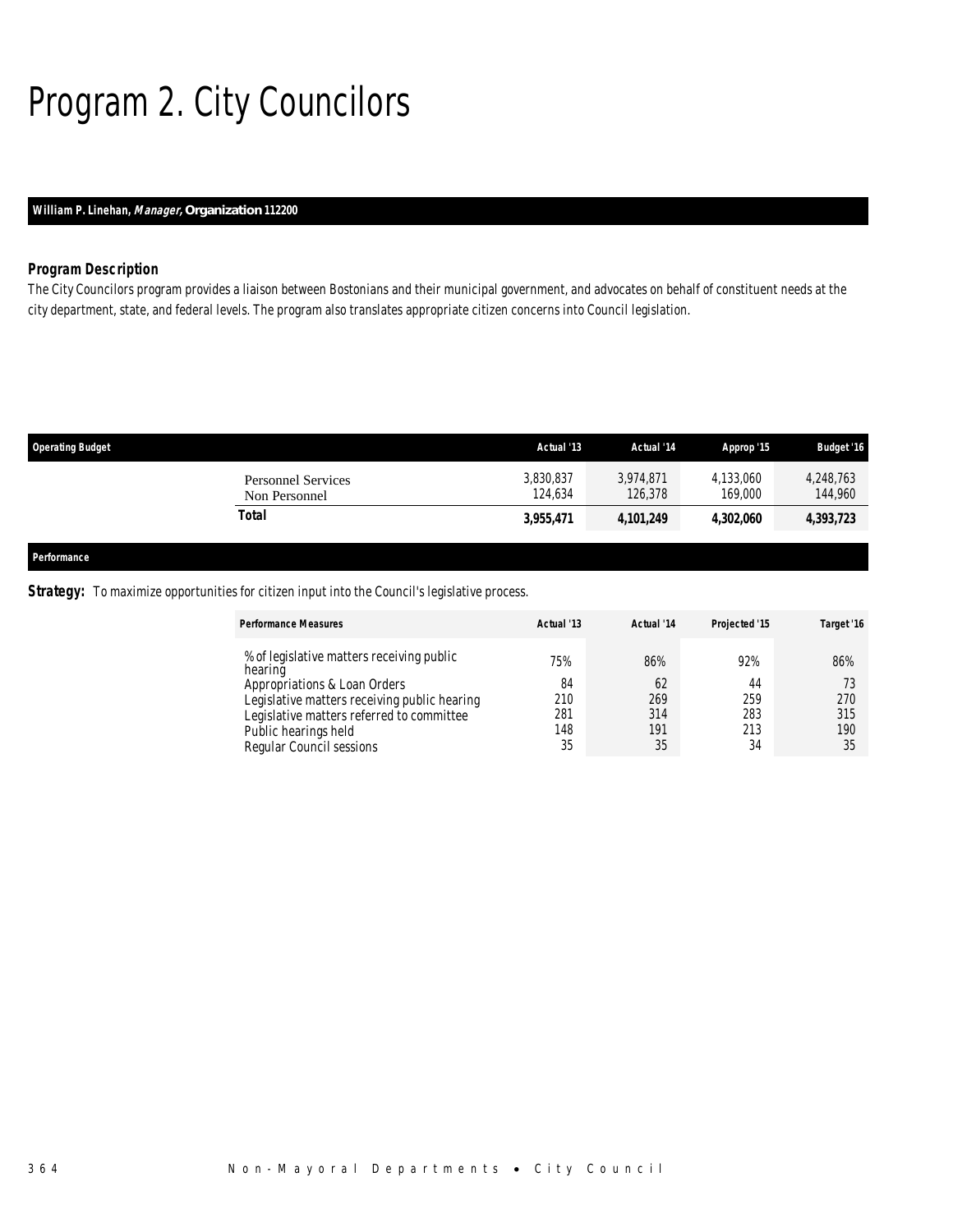# Program 3. Legislative/Financial Support

## *Daisy De La Rosa, Manager, Organization 112300*

### *Program Description*

The mission of the Legislative/Financial Support Program is to provide research and draft legislation to be filed by City Councilors and provide analysis of legislation introduced by the Mayor. The program also provides a comprehensive analysis of the operating and capital budgets. The program maintains the Council's municipal reference library, furnishing City departments and the general public with information on municipal government.

| <b>Operating Budget</b>                    | Actual '13       | Actual '14       | Approp '15        | <b>Budget '16</b> |
|--------------------------------------------|------------------|------------------|-------------------|-------------------|
| <b>Personnel Services</b><br>Non Personnel | 552,352<br>8.612 | 551,763<br>9.771 | 583,677<br>24.400 | 528,847<br>27,100 |
| Total                                      | 560,964          | 561,534          | 608,077           | 555,947           |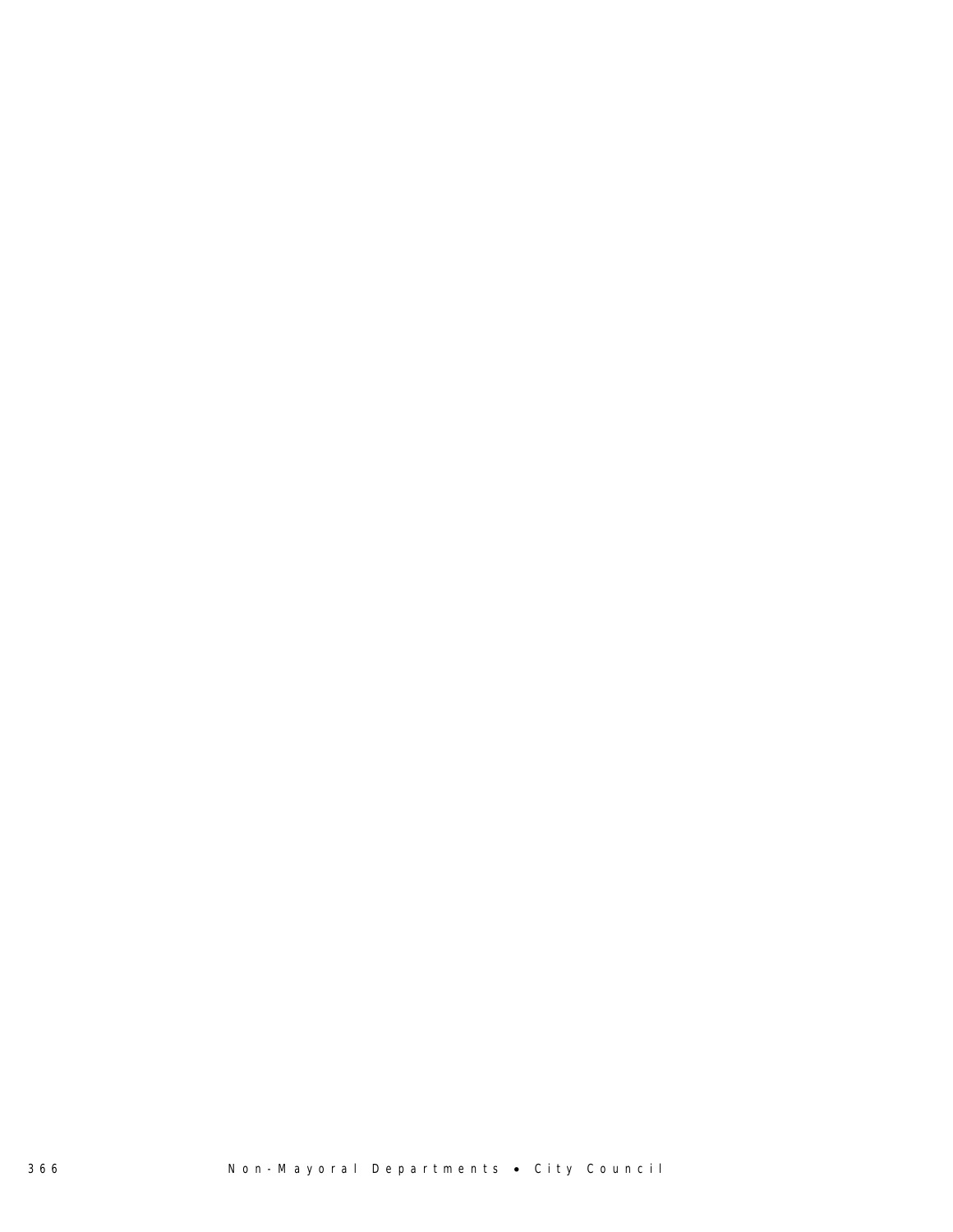# Finance Commission Operating Budget

### *Matt Cahill, Director, Appropriation 193*

### *Department Mission*

The mission of the Finance Commission is to investigate matters relating to appropriations, loans, expenditures, accounts and methods of administration affecting the City of Boston or Suffolk County, or any department thereof which the Commission determines requires investigation. The Commission reports its findings to the Mayor, the City Council, and the general public.

### *Selected Performance Strategies*

#### *Finance Commission*

- To carry out investigations determined appropriate.
- To review all City contracts for statutory compliance.

| <b>Operating Budget</b> | Program Name                               | Total Actual '13 | <b>Total Actual '14</b> | Total Approp '15 | <b>Total Budget '16</b> |
|-------------------------|--------------------------------------------|------------------|-------------------------|------------------|-------------------------|
|                         | <b>Finance Commission</b>                  | 187.377          | 192.045                 | 247.688          | 265,675                 |
|                         | <b>Total</b>                               | 187,377          | 192,045                 | 247,688          | 265,675                 |
|                         |                                            |                  |                         |                  |                         |
| <b>Operating Budget</b> |                                            | Actual '13       | Actual '14              | Approp '15       | <b>Budget '16</b>       |
|                         | <b>Personnel Services</b><br>Non Personnel | 185,908<br>1,469 | 190.067<br>.978         | 240.288<br>7.400 | 257.975<br>7,700        |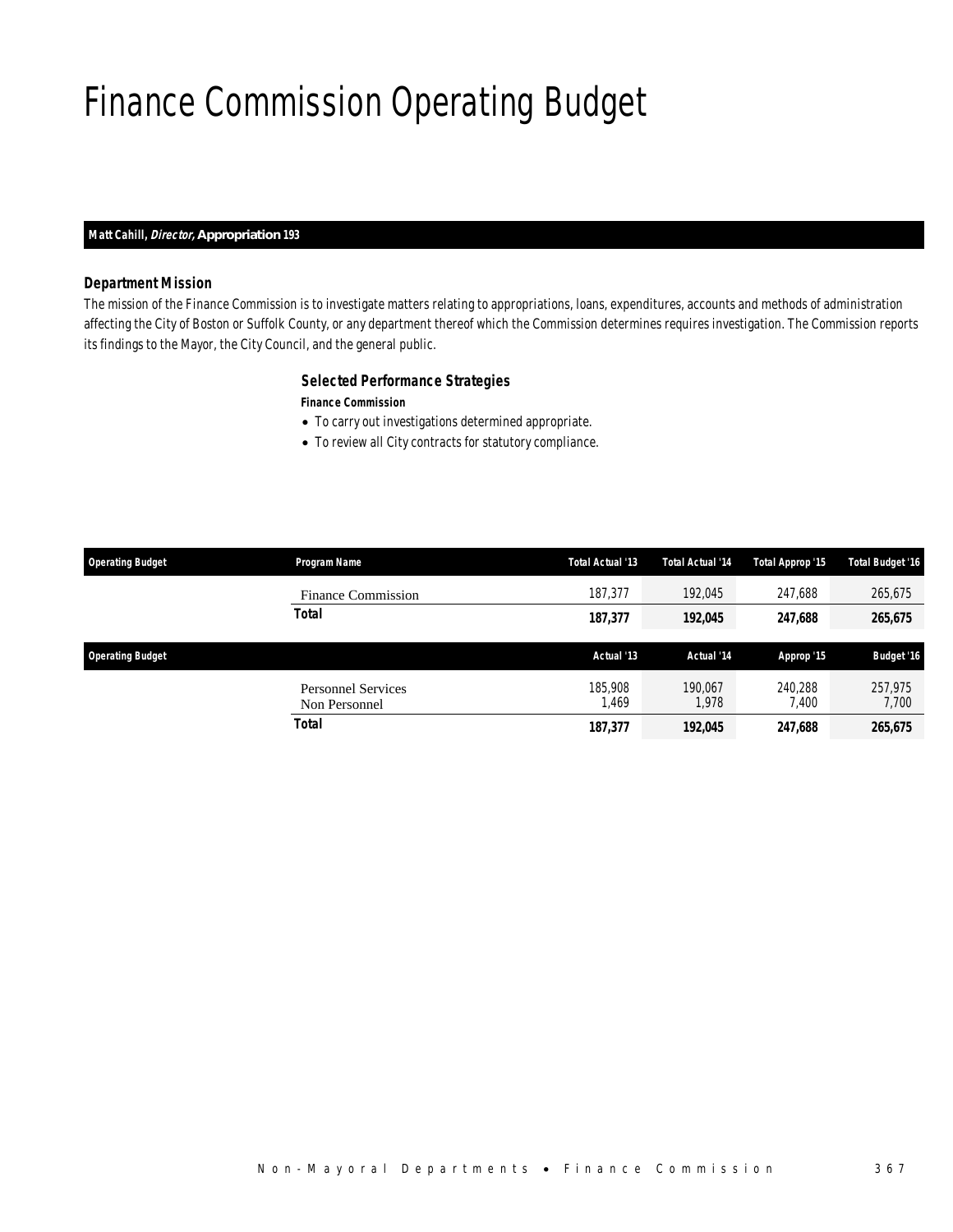## Finance Commission Operating Budget



### *Authorizing Statutes*

- Finance Commission, 1908 Mass. Acts ch. 562; 1909 Mass. Acts ch. 486, § 17.
- Duties, 1909 Mass. Acts ch. 486, § 18-19; 1948 Mass. Acts ch. 261.
- Referrals to Finance Commission by the Mayor, Auditor, or Collector-Treasurer, 1909 Mass. Acts ch. 486, § 18-19; 1948 Mass. Acts ch. 452, §§ 49- 50.
- Expenses, 1965 Mass. Acts ch. 894.
- Powers, Penalties, Perjury, Depositions, Protection Against Self-Incrimination, 1909 Mass. Acts ch. 486, §§ 20-21, as amended.
- Off-Street Parking Facilities, Eminent Domain, 1946 Mass. Acts ch. 474, § 1a, as amended.

### *Description of Services*

The Finance Commission conducts investigations into all matters it deems appropriate. The Commission hires independent staff who conduct many of the investigations, with the Commission publishing and presenting all final reports. The Finance Commission also reviews, and if necessary investigates, all contracts referred to it and reports its findings and recommendations to the Mayor.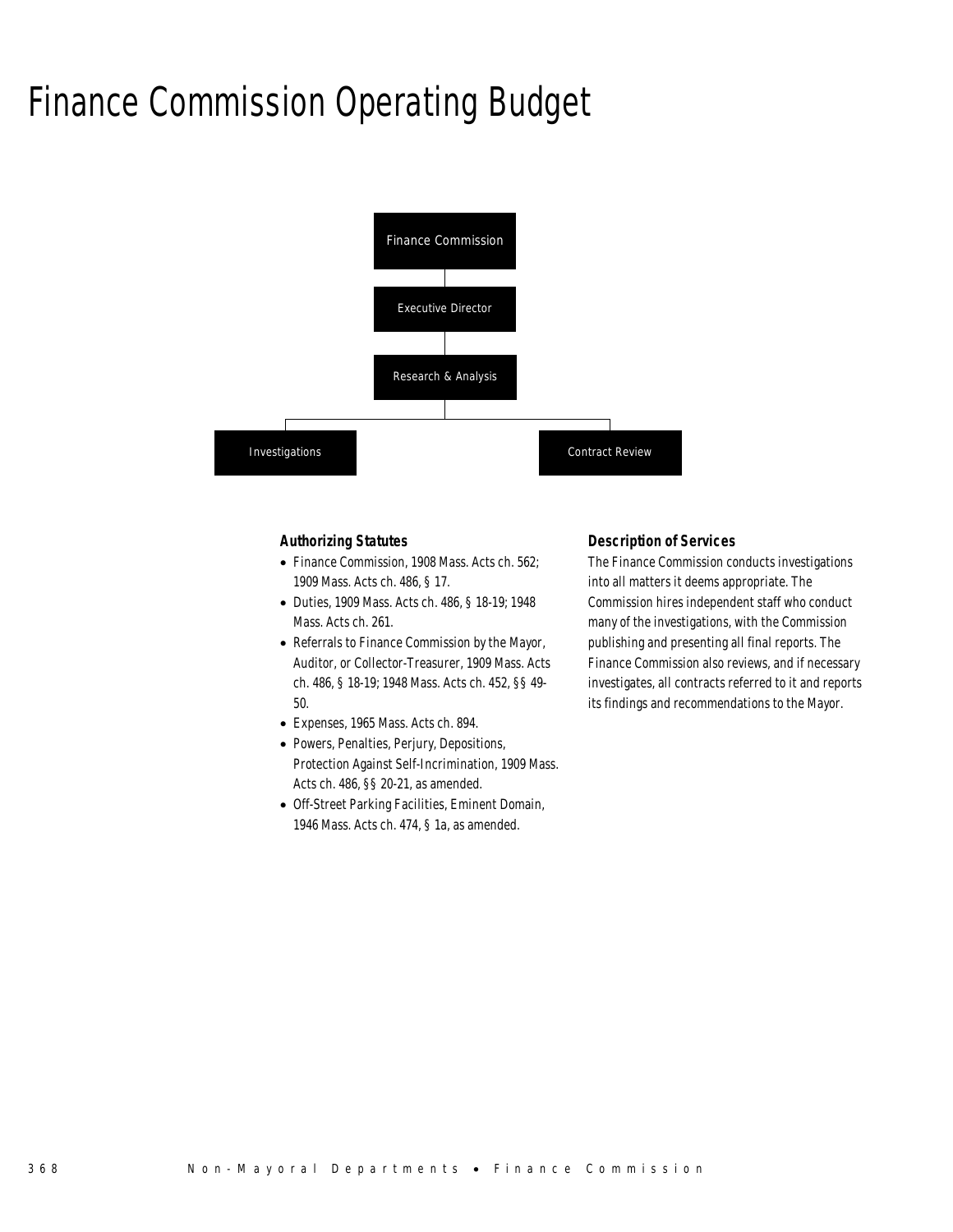## Department History

| <b>Personnel Services</b>       |                                                                                                                                                                                                                                                                                                      | FY13 Expenditure                                                                                                       | FY14 Expenditure                                                                              | FY15 Appropriation                                                                              | FY16 Adopted                                                                                                      | Inc/Dec 15 vs 16                                                                                                                                     |
|---------------------------------|------------------------------------------------------------------------------------------------------------------------------------------------------------------------------------------------------------------------------------------------------------------------------------------------------|------------------------------------------------------------------------------------------------------------------------|-----------------------------------------------------------------------------------------------|-------------------------------------------------------------------------------------------------|-------------------------------------------------------------------------------------------------------------------|------------------------------------------------------------------------------------------------------------------------------------------------------|
|                                 | 51000 Permanent Employees<br>51100 Emergency Employees<br>51200 Overtime<br>51600 Unemployment Compensation<br>51700 Workers' Compensation<br><b>Total Personnel Services</b>                                                                                                                        | 185,908<br>0<br>$\boldsymbol{0}$<br>0<br>$\overline{0}$<br>185,908                                                     | 190,067<br>0<br>0<br>0<br>$\Omega$<br>190,067                                                 | 240,288<br>0<br>$\mathbf 0$<br>0<br>0<br>240,288                                                | 257,975<br>$\mathbf 0$<br>$\mathbf 0$<br>$\mathbf{0}$<br>$\Omega$<br>257,975                                      | 17,687<br>$\mathbf 0$<br>$\overline{0}$<br>$\overline{0}$<br>$\overline{0}$<br>17,687                                                                |
| <b>Contractual Services</b>     |                                                                                                                                                                                                                                                                                                      | FY13 Expenditure                                                                                                       | FY14 Expenditure                                                                              | FY15 Appropriation                                                                              | FY16 Adopted                                                                                                      | Inc/Dec 15 vs 16                                                                                                                                     |
|                                 | 52100 Communications<br>52200 Utilities<br>52400 Snow Removal<br>52500 Garbage/Waste Removal<br>52600 Repairs Buildings & Structures<br>52700 Repairs & Service of Equipment<br>52800 Transportation of Persons<br>52900 Contracted Services<br><b>Total Contractual Services</b>                    | 1,070<br>$\theta$<br>$\overline{0}$<br>$\mathbf 0$<br>$\overline{0}$<br>250<br>$\mathbf 0$<br>$\overline{0}$<br>1,320  | 1,515<br>0<br>$\mathbf{0}$<br>$\overline{0}$<br>0<br>0<br>$\overline{0}$<br>34<br>1,549       | 2,700<br>0<br>0<br>0<br>0<br>250<br>0<br>1,500<br>4,450                                         | 2,700<br>$\mathbf 0$<br>$\mathbf{0}$<br>$\mathbf{0}$<br>$\mathbf{0}$<br>250<br>300<br>1,500<br>4,750              | $\mathbf 0$<br>$\mathbf 0$<br>$\overline{0}$<br>$\mathbf{0}$<br>$\mathbf 0$<br>$\overline{0}$<br>300<br>$\mathbf{0}$<br>300                          |
| <b>Supplies &amp; Materials</b> |                                                                                                                                                                                                                                                                                                      | FY13 Expenditure                                                                                                       | FY14 Expenditure                                                                              | FY15 Appropriation                                                                              | FY16 Adopted                                                                                                      | Inc/Dec 15 vs 16                                                                                                                                     |
|                                 | 53000 Auto Energy Supplies<br>53200 Food Supplies<br>53400 Custodial Supplies<br>53500 Med, Dental, & Hosp Supply<br>53600 Office Supplies and Materials<br>53700 Clothing Allowance<br>53800 Educational Supplies & Mat<br>53900 Misc Supplies & Materials<br><b>Total Supplies &amp; Materials</b> | $\boldsymbol{0}$<br>$\boldsymbol{0}$<br>0<br>$\mathbf 0$<br>74<br>$\theta$<br>$\boldsymbol{0}$<br>$\overline{0}$<br>74 | 0<br>0<br>$\mathbf{0}$<br>$\boldsymbol{0}$<br>86<br>0<br>$\overline{0}$<br>$\mathbf{0}$<br>86 | $\mathbf 0$<br>$\mathbf 0$<br>0<br>$\mathbf 0$<br>575<br>$\theta$<br>$\overline{0}$<br>0<br>575 | $\boldsymbol{0}$<br>$\mathbf 0$<br>$\mathbf{0}$<br>$\mathbf 0$<br>575<br>0<br>$\mathbf{0}$<br>$\mathbf{0}$<br>575 | $\mathbf{0}$<br>$\mathbf 0$<br>$\overline{0}$<br>$\overline{0}$<br>$\mathbf 0$<br>$\overline{0}$<br>$\overline{0}$<br>$\overline{0}$<br>$\mathbf{0}$ |
| <b>Current Chgs &amp; Oblig</b> |                                                                                                                                                                                                                                                                                                      | FY13 Expenditure                                                                                                       | FY14 Expenditure                                                                              | FY15 Appropriation                                                                              | FY16 Adopted                                                                                                      | Inc/Dec 15 vs 16                                                                                                                                     |
|                                 | 54300 Workers' Comp Medical<br>54400 Legal Liabilities<br>54500 Aid To Veterans<br>54600 Current Charges H&I<br>54700 Indemnification<br>54900 Other Current Charges<br>Total Current Chgs & Oblig                                                                                                   | $\boldsymbol{0}$<br>$\boldsymbol{0}$<br>0<br>$\mathbf 0$<br>$\boldsymbol{0}$<br>75<br>75                               | 0<br>0<br>0<br>$\overline{0}$<br>$\overline{0}$<br>75<br>75                                   | $\mathbf 0$<br>$\mathbf 0$<br>0<br>$\mathbf 0$<br>0<br>250<br>250                               | 0<br>$\mathbf 0$<br>$\mathbf{0}$<br>$\mathbf 0$<br>$\mathbf{0}$<br>250<br>250                                     | $\mathbf 0$<br>$\mathbf 0$<br>$\overline{0}$<br>$\overline{0}$<br>$\overline{0}$<br>$\mathbf{0}$<br>$\overline{0}$                                   |
| Equipment                       |                                                                                                                                                                                                                                                                                                      | FY13 Expenditure                                                                                                       | FY14 Expenditure                                                                              | FY15 Appropriation                                                                              | FY16 Adopted                                                                                                      | Inc/Dec 15 vs 16                                                                                                                                     |
|                                 | 55000 Automotive Equipment<br>55400 Lease/Purchase<br>55600 Office Furniture & Equipment<br>55900 Misc Equipment<br><b>Total Equipment</b>                                                                                                                                                           | $\boldsymbol{0}$<br>$\overline{0}$<br>$\boldsymbol{0}$<br>$\boldsymbol{0}$<br>$\bf 0$                                  | 0<br>$\Omega$<br>$\boldsymbol{0}$<br>268<br>268                                               | $\mathbf 0$<br>0<br>$\boldsymbol{0}$<br>2,125<br>2,125                                          | $\mathbf 0$<br>$\mathbf 0$<br>$\boldsymbol{0}$<br>2,125<br>2,125                                                  | $\mathbf 0$<br>$\overline{0}$<br>$\mathbf 0$<br>$\mathbf 0$<br>0                                                                                     |
| <b>Other</b>                    |                                                                                                                                                                                                                                                                                                      | FY13 Expenditure                                                                                                       | FY14 Expenditure                                                                              | FY15 Appropriation                                                                              | FY16 Adopted                                                                                                      | Inc/Dec 15 vs 16                                                                                                                                     |
|                                 | 56200 Special Appropriation<br>57200 Structures & Improvements<br>58000 Land & Non-Structure<br><b>Total Other</b>                                                                                                                                                                                   | $\boldsymbol{0}$<br>$\boldsymbol{0}$<br>$\boldsymbol{0}$<br>$\bf 0$                                                    | 0<br>0<br>0<br>0                                                                              | $\boldsymbol{0}$<br>0<br>0<br>0                                                                 | 0<br>0<br>$\mathbf 0$<br>0                                                                                        | 0<br>0<br>$\mathbf 0$<br>0                                                                                                                           |
|                                 | <b>Grand Total</b>                                                                                                                                                                                                                                                                                   | 187,377                                                                                                                | 192,045                                                                                       | 247,688                                                                                         | 265,675                                                                                                           | 17,987                                                                                                                                               |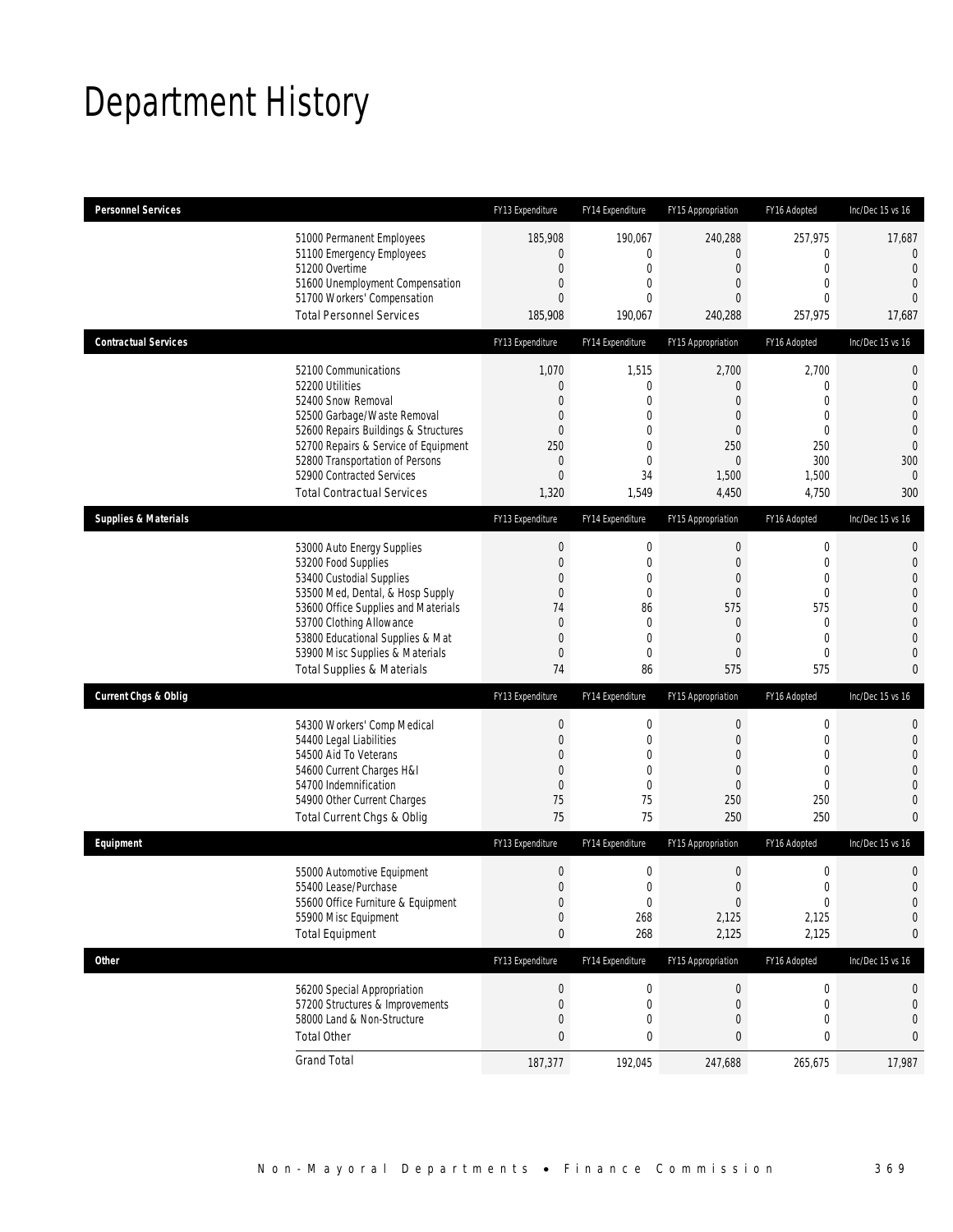# Department Personnel

| Title           | Union<br>Code   | Grade     | Position | FY16 Salary | Title                         | Union<br>Code | Grade | Position | FY16 Salary    |
|-----------------|-----------------|-----------|----------|-------------|-------------------------------|---------------|-------|----------|----------------|
|                 |                 |           |          |             |                               |               |       |          |                |
| Admin Assistant | EXM             | 03        | 1.00     | 42,371      | <b>Confidential Secretary</b> | EXM           | 12    | 1.00     | 122,873        |
| Chairperson     | EX <sub>0</sub> | <b>NG</b> | 1.00     | 5,014       | <b>Financial Analyst</b>      | EXM           | 06    | 1.00     | 80,219         |
|                 |                 |           |          |             | <b>Total</b>                  |               |       | 4        | 250,477        |
|                 |                 |           |          |             | <b>Adjustments</b>            |               |       |          |                |
|                 |                 |           |          |             | Differential Payments         |               |       |          | $\mathbf 0$    |
|                 |                 |           |          |             | Other                         |               |       |          | 7,498          |
|                 |                 |           |          |             | Chargebacks                   |               |       |          | $\mathbf{0}$   |
|                 |                 |           |          |             | <b>Salary Savings</b>         |               |       |          | $\overline{0}$ |
|                 |                 |           |          |             | <b>FY16 Total Request</b>     |               |       |          | 257,975        |